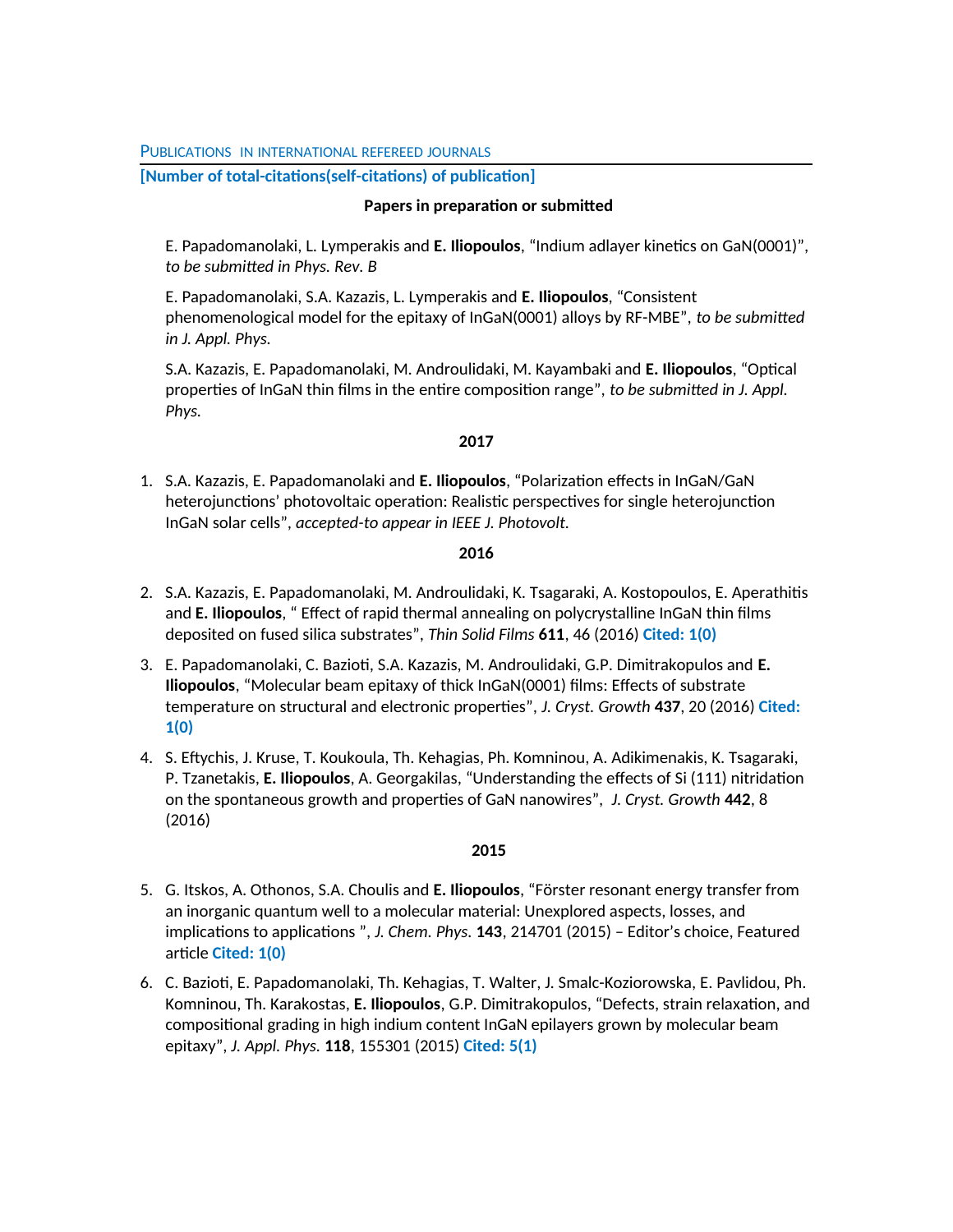7. C. Bazioti, E. Papadomanolaki, Th. Kehagias, M. Androulidaki, G.P. Dimitrakopulos and **E. Iliopoulos**, "Structure and strain variation in InGaN interlayers grown by PAMBE at low substrate temperatures" *Phys. Status Solidi* B **252**, 1155 (2015) **Cited: 2(0)**

# **2014**

8. V. Gkrana, K. Filintoglou, J. Arvanitidis, D. Christofilos, C. Bazioti, G. P. Dimitrakopulos, M. Katsikini, S. Ves, G.A. Kourouklis, N. Zoumakis, A. Georgakilas, and **E. Iliopoulos**, "Raman and photoluminescence mapping of  $In_xGa_{1-x}N$  (x~0.4) at high pressure: Optical determination of composition and stress", *Appl. Phys. Lett.* **105**, 092107 (2014)

#### **2013**

- 9. P. Dimitrakis, C. Bonafos, P. Normand, E. Papadomanolaki and **E. Iliopoulos**, "GaN quantum dots integrated in gate dielectric of metal-oxide-semiconductor structures for charge storage applications", *Appl. Phys. Lett.* **102**, 053117 (2013) **Cited: 9(1)**
- 10. P. Dimitrakis, P. Normand, V. Ioannou-Sougleridis, C. Bonafos, S. Schamm-Chardon, G. Benassayag and **E. Iliopoulos**, "Quantum dots for memory applications", *Phys. Status Solidi A* **210,** 1490 (2013) **Cited: 11(0)**
- 11. G. Itskos, X. Xristodoulou, **E. Iliopoulos**, S. Ladas, S. Kennou, M. Neophytou, S. Choulis, "Electronic and interface properties of polyfluorene films on GaN for hybrid optoelectronic applications", *Appl. Phys. Lett.* **102**, 063303 (2013) **Cited: 5(1)**
- 12. K.S. Daskalakis, P.S. Eldridge, G. Christmann, E. Trichas, R. Murray, **E. Iliopoulos**, E. Monroy, N.T. Pelekanos, J.J. Baumberg, P.G. Savvidis, "All-dielectric GaN microcavity: Strong coupling and lasing at room temperature ", *Appl. Phys. Lett.* **102**, 101113 (2013) **Cited: 26(0)**

#### **2012**

- 13. E. Tiras, M. Tanisli, N. Balkan, S. Ardali, **E. Iliopoulos**, A. Georgakilas, "Determination of the carrier density dependent electron effective mass in InN using infrared and Raman spectra", *Phys. Status Solidi B* **249,** 1235 (2012) **Cited: 2(0)**
- 14. F.G. Kalaitzakis, **E. Iliopoulos**, G. Konstantinidis, N.T. Pelekanos, "Monolithic integration of nitride based transistor with light emitting diode for sensing applications", *Micr. Eng.***90** , 33 (2012) **Cited: 8(0)**

- 15. E. Trichas, N.T. Pelekanos, **E. Iliopoulos**, E. Monroy, K. Tsagaraki, A. Kostopoulos, P.G. Savvidis, "Bragg polariton luminescence from a GaN membrane embedded in an all dielectric microcavity", *Appl. Phys. Lett.* **98**, 221101 (2011) **Cited: 8(0)**
- 16. O. Domnez, M. Yilmaz, A. Erol, B. Ulug, M.C. Arikan, A. Ulug, A.O. Ajagunna, **E. Iliopoulos**, A. Georgakilas, "Influence of high electron concentration on band gap and effective electron mass of InN", *Phys. Status Solidi B* **248,** 1172 (2011) **Cited: 5(0)**
- 17. M. Katsikini, E. Pinakidou, J. Arvanitidis, E.C. Paloura, S. Ves, Ph. Komninou, Z. Bougrioua, **E. Iliopoulos**, T.D. Moustakas, "Comparison of Fe and Si doping of GaN: An EXAFS and Raman study", *Mat. Sci. Eng*. **B 176**, 723 (2011) **Cited: 3(0)**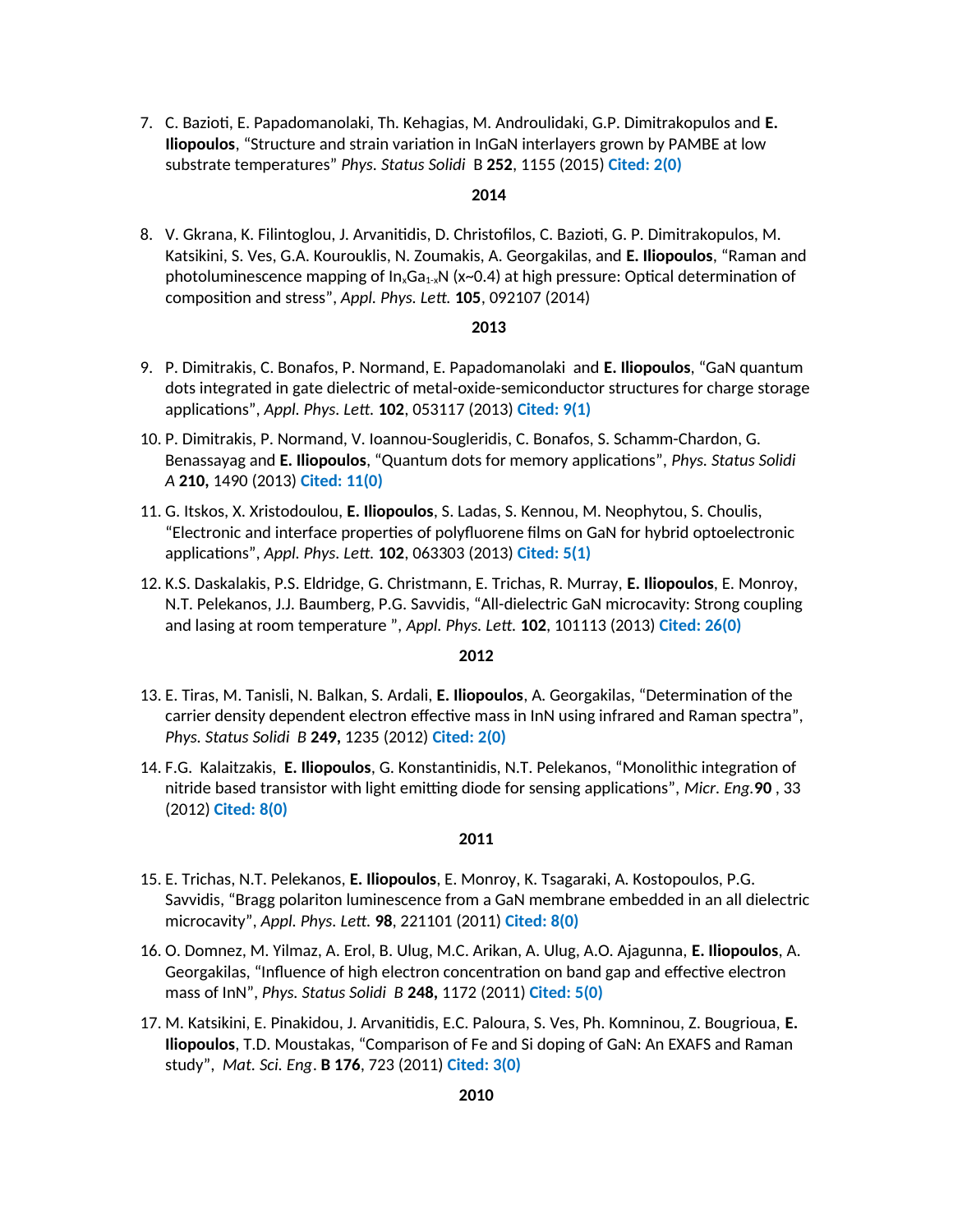18. A.O. Ajagunna, **E. Iliopoulos**, G. Tsiakatouras, K. Tsagaraki, M. Androulidaki, A. Georgakilas, "Epitaxial growth, electrical and optical properties of a-plane InN on r-plane sapphire", *J. Appl. Phys.* **107**, 024506 (2010) **Cited: 18(0)**

# **2009**

- 19. N. Sofikiti, N. Chaniotakis, J. Grandal, M. Utrera, M.A. Sanchez-Garcia, **E. Iliopoulos**, A. Georgakilas, "Direct immobilization of enzymes on GaN and InN nanocolumns: The urease case study", *Appl. Phys. Lett.* **95**, 113701 (2009) **Cited: 9(0)**
- 20. S.L. Sahonta, G.P. Dimitrakopoulos, Th. Kehagias, J. Kioseoglou, A. Adikimenakis, **E. Iliopoulos**, A. Georgakilas, H. Kirmse, W. Neumann, Ph. Komninou, "Mechanism of compositional modulation in InAlN films grown by molecular beam epitaxy", *Appl. Phys. Lett.* **95**, 021913 (2009) **Cited: 32(0)**
- 21. A.P. Vajpeyi, A.O. Ajagunna, G. Tsiakatouras, A. Adikimenakis, **E. Iliopoulos**, K. Tsagaraki, M. Androulidaki, A. Georgakilas, "Spontaneous growth of III-Nitrides nanowires on Si by molecular beam epitaxy", *Microelec. Eng.* **86**, 812 (2009) **Cited: 11(0)**
- 22. A. Adikimenakis, K. Aretouli, **E. Iliopoulos**, A. Kostopoulos, K. Tsagaraki, G. Kostantinidis, A. Georgakilas, "High electron mobility transistors based on AlN/GaN heterostructures", *Microelec. Eng.* **86**, 1071 (2009) **Cited: 18(0)**
- 23. E. Trichas, M. Kayampaki, **E. Iliopoulos**, N.T. Pelekanos, P.G. Savvidis, "Resonantly enhanced selective photochemical etching of GaN", *Appl. Phys. Lett.* **94**, 173505 (2009) **Cited: 13(0)**
- 24. A. Adikimenakis, S.L. Sahonta, G.P. Dimitrakopoulos, J. Domagala, Th. Kehagias, Ph. Komninou, **E. Iliopoulos**, A. Georgakilas, "Effect of AlN interlayer in the structure of GaN-on-Si grown by molecular beam epitaxy", *J. Cryst. Growth* **311**, 2010 (2009) **Cited: 7(0)**
- 25. A.O. Ajagunna, A. Adikimenakis, **E. Iliopoulos**, K. Tsagaraki, M. Androulidaki, A. Georgakilas, "InN films and nanostructures grown on Si(111) by RF-MBE" *J. Cryst. Growth* **311**, 2058 (2009) **Cited: 19(0)**

- 26. **E. Iliopoulos**, A. Adikimenakis, C. Giesen, M. Heuken, A. Georgakilas, "Energy bandgap bowing of In<sub>x</sub>Al<sub>1-x</sub>N alloys studied by spectroscopic ellipsometry", *Appl. Phys. Lett.* **92**, 191907 (2008) **Cited:54(1)**
- 27. P.D.C. King, T.D. Veal, A. Adikimenakis, H.Lu, L.R. Bailey, **E. Iliopoulos**, A. Georgakilas, W.J. Schaff, C.F. McConville, "Surface electronic properties of InAlN alloys", *Appl. Phys. Lett.* **92**, 172105 (2008) **Cited:15(0)**
- 28. G. Franssen, I. Gorczyga, T. Suski, A. Kaminska, J. Pereiro, E. Munoz, **E. Iliopoulos**, A. Georgakilas, S.B. Che, Y. Ishitani, A. Yoshikawa, N.E. Christensen, A. Svane, "Bowing of the bandgap pressure coefficients in InxGa1-xN alloys", *J. Appl. Phys.* **103**, 033514 (2008) **Cited: 41(0)**
- 29. G.P. Dimitrakopulos, Ph. Komninou, Th. Kehagias, S.L. Sahonta, J. Kioseoglou, N. Vouroutzis, I. Hausler, W. Neumann, **E. Iliopoulos**, A. Georgakilas, Th. Karakostas, "Strain relaxation in AlN/GaN heterostructures grown by molecular beam epitaxy", *Phys. Status Solidi A* **205,** 2569 (2008) **Cited: 6(1)**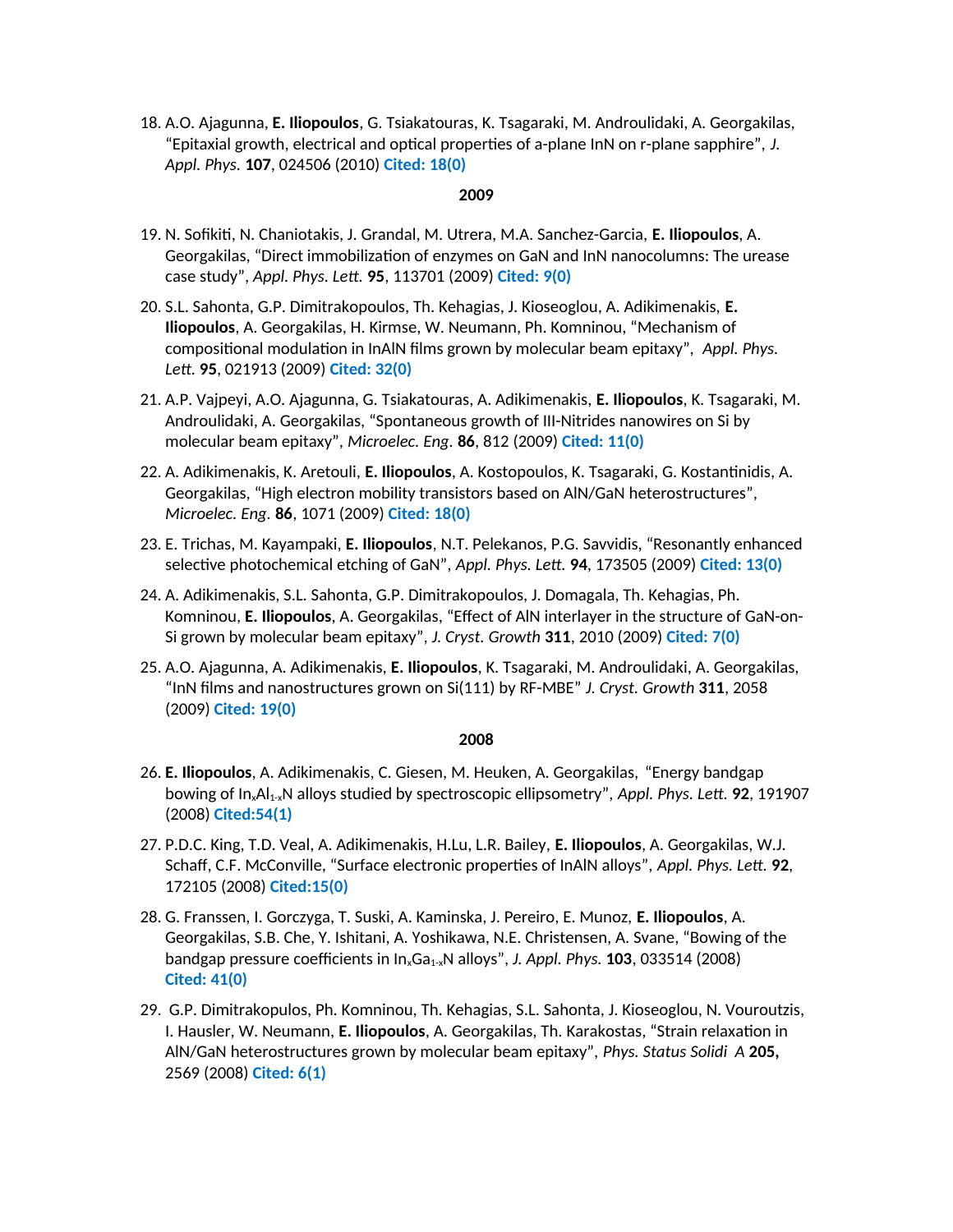- 30. M. Trichas, C. Xenogianni, M. Kayambaki, P. Tsotsis, **E. Iliopoulos**, N.T. Pelekanos, P.G. Savvidis, "Selective photochemical etching of GaN films following laser lift-off", *Phys. Status Solidi A* **205,** 2509 (2008) **Cited: 6(1)**
- 31. M. Katsikini, F. Pinakidou, E.C. Paloura, Ph. Komninou and **E. Iliopoulos**, A. Adikimenakis, A. Georgakilas and E. Walter, "Effect of composition on the bonding environment of In in AnAlN and InGaN epilayers", *Phys. Status Solidi A* **205,** 2593 (2008) **Cited: 4(1)**

### **2007**

- 32. E. Lioudakis, **E. Iliopoulos**, A. Othonos, A. Georgakilas, "Temporal evolution of effects of ultrafast carrier dynamics in In<sub>0.33</sub>Ga<sub>0.67</sub>N: above and near the gap", *Semicond. Sci. Tech.* **22**, 158 (2007) **Cited: 4(1)**
- 33. V. Kambilafka, P. Voulgaropoulou, S. Dounis, **E. Iliopoulos**, M. Androulidaki, K. Tsagaraki, V. Saly, M. Ruinsky, P. Prokein, E Aperathitis, "The effects of nitrogen on the properties of zinc nitride thin films and their conversion into p-ZnO:N films", *Thin Solid Films* **515**, 8573 (2007) **Cited: 28(0)**
- 34. V. Kambilafka, P. Voulgaropoulou, S. Dounis, **E. Iliopoulos**, M. Androulidaki, K. Tsagaraki, V. Saly, M. Ruinsky, E Aperathitis, "Thermal oxidation of n-type ZnN films made by rf-sputtering and their conversion in p-type films", *Superlattices and Microstructures* **42**, 55 (2007) **Cited: 33(0)**
- 35. E. Lioudakis, A. Othonos *and* **E. Iliopoulos**, K. Tsagaraki, A. Georgakilas, "Femtosecond carrier dynamics of InGaN thin films grown on GaN(0001): effect of carrier-defect scattering", *J. Appl. Phys.*. **102**, 073104 (2007) **Cited: 5(0)**
- 36. E. Dimakis, **E. Iliopoulos**, M. Kayambaki, K. Tsagaraki, G. Konstantinidis, A. Georgakilas, "Growth optimization of an electron confining InN/GaN quantum well heterostructures", *J. Electr. Mat.* **36**, 373 (2007) **Cited: 12(2)**
- 37. E. Dimakis, J. Domagala, **E. Iliopoulos**, A. Adikimenakis, A. Georgakilas, "Analysis of biaxial strain in InN(0001) epilayers grown by molecular beam epitaxy", *Phys. Status Solidi A* **204**, 1996 (2007) **Cited: 3(0)**
- 38. Y. Alifragis, A. Volosirakis, N.A. Chaniotakis, G. Konstantinidis, **E. Iliopoulos**, A. Georgakilas, "AlGaN/GaN high electron mobility transistor sensor sensitive to ammonium ions", *Phys. Status Solidi A* **204**, 2059 (2007) **Cited: 19(1)**

- 39. **E. Iliopoulos**, A. Georgakilas, E. Dimakis, A. Adikimenakis, K. Tsagaraki, M. Androulidaki, N.T. Pelekanos, "InGaN(0001) alloys grown in the entire composition range by plasma assisted molecular beam epitaxy", *Phys. Status Solidi A* **203**, 102 (2006) **Cited: 31(5)**
- 40. E. Dimakis, **E. Iliopoulos**, K. Tsagaraki, A. Adikimenakis, A. Georgakilas, "Biaxial strain and lattice constants of InN (0001) films grown by plasma-assisted molecular beam epitaxy", *Appl. Phys. Lett*. **88**, 191918 (2006) **Cited: 47(6)**
- 41. E. Dimakis, **E. Iliopoulos**, K. Tsagaraki, A. Georgakilas, "Self-regulating mechanism of InN growth on GaN (0001) by molecular beam epitaxy: from nanostructures to films", *Phys. Status Solidi A* **203**, 1686 (2006) **Cited: 7(5)**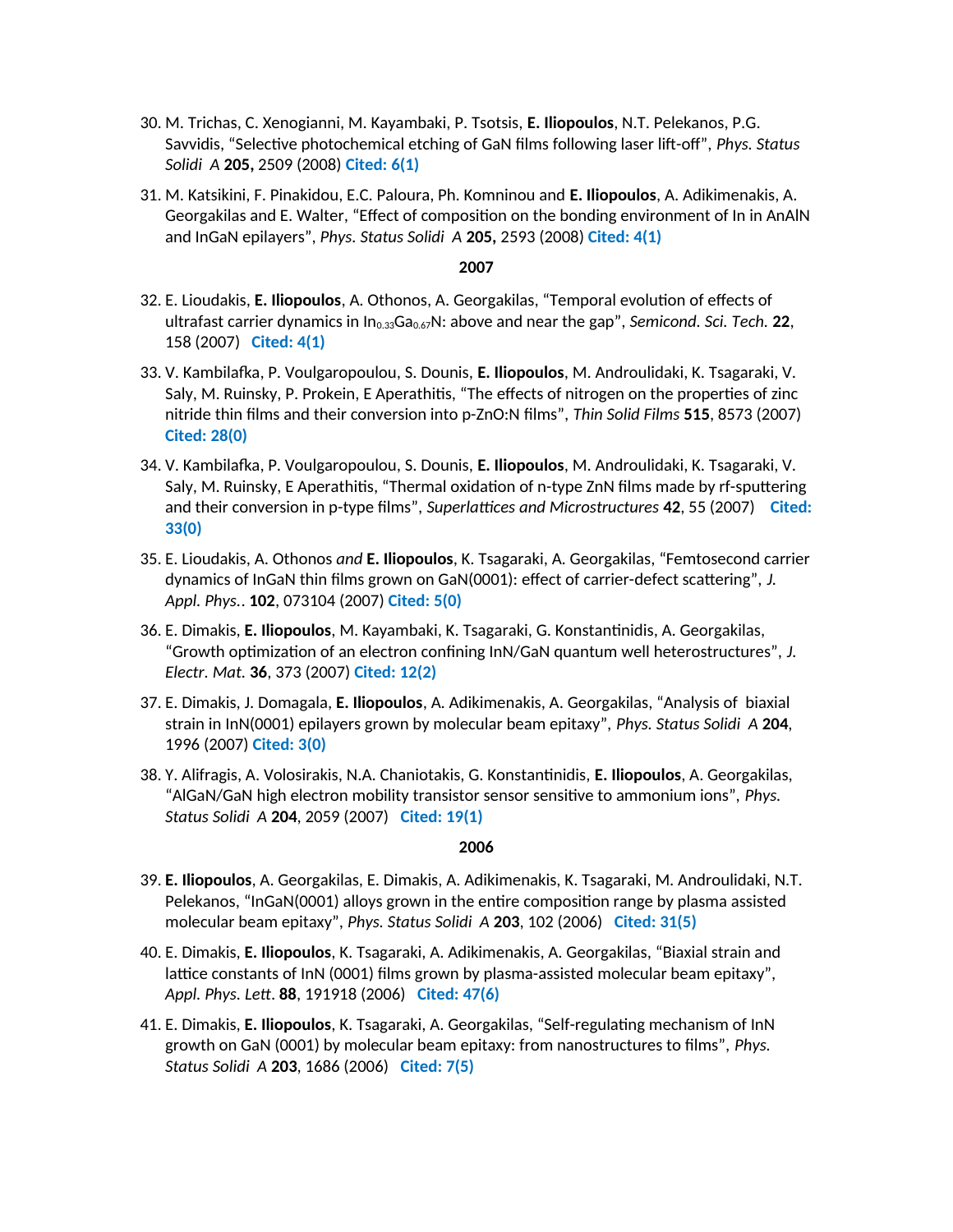- 42. E. Lioudakis, A. Othonos *and* E.Dimakis, **E. Iliopoulos**, A. Georgakilas, "Ultrafast carrier dynamics in InGaN (0001) epilayers: effects of high fluence excitation", *Appl. Phys. Lett.* **88**, 121128 (2006) **Cited: 11(2)**
- 43. **E. Iliopoulos**, M. Zervos, A. Adikimenakis, K. Tsagaraki, A. Georgakilas, "Properties of Si-GaN and AlGaN/GaN heterostructures grown by RF-MBE on high resistivity Fe-doped GaN", *Superlattices and Microstructures* **40**, 313 (2006) **Cited: 10(2)**
- 44. E. Dimakis, J.Domagala, A.Delimitis, Ph.Komninou, A. Adikimenakis, **E. Iliopoulos**, A. Georgakilas, "Structural properties of 10 μm thck InN grown on Sapphire (0001)", *Superlattices and Microstructures* **40**, 246 (2006) **Cited: 24(4)**
- 45. J. Arvanitidis, M. Katsikini, S. Ves, A. Delimitis, Th. Kehagias, Ph. Komninou, E. Dimakis, **E. Iliopoulos**, A. Georgakilas, "Raman and transmission electron microscopy characterization of InN samples grown on GaN/Al<sub>2</sub>O<sub>3</sub> by RF-MBE", *Phys. Status Solidi B* 243, 1588 (2006) Cited: **8(0)**
- 46. M. Koufaki, M. Sifakis, **E. Iliopoulos**, N. Pelekanos, M. Modreanu, V. Cimalla, G. Ecke, E. Aperanthitis, "Optical emission spectroscopy during fabrication of Indium-Tin-Oxynitride films by RF-sputtering" *Appl. Surf. Sci.* **253**, 405 (2006) **Cited: 10(0)**

- 47. **E. Iliopoulos**, A. Adikimenakis, E. Dimakis, K. Tsagaraki, A. Georgakilas, "Active nitrogen species dependence on radiofrequency plasma source operating parameters and their role in GaN growth", *J. Cryst. Growth* **278**, 426 (2005) **Cited: 52(10)**
- 48. E. Dimakis, **E. Iliopoulos**, K. Tsagaraki, A. Georgakilas, "Physical model of InN growth on Gaface GaN(0001) by molecular beam epitaxy", *Appl. Phys. Lett.* **86**, 133104 (2005) **Cited:39 (7)**
- 49. E. Dimakis, **E. Iliopoulos\*** , K. Tsagaraki, Th. Kehagias, Ph. Komninou, A. Georgakilas, "Heteroepitaxial growth of In-face InN on GaN(0001) by plasma assisted molecular beam epitaxy", *J. Appl. Phys*. **97**, 113520 (2005) \* *corresponding author* **Cited: 72(9)**
- 50. Th. Kehagias, A. Delimitis, Ph. Komninou *and* **E. Iliopoulos**, E. Dimakis, A. Georgakilas, "Misfit accommodation of compact and columnar InN epilayers grown on Ga-face GaN (0001) by molecular beam epitaxy", *Appl. Phys. Lett*. **86**, 151905 (2005) **Cited: 34(5)**
- 51. Y. Alifragis, A. Georgakilas, G. Konstantinidis**, E. Iliopoulos**, A. Kostopoulos, N. Chaniotakis, "Response to anions of AlGaN/GaN high electron mobility transistors", *Appl. Phys. Lett*. **87**, 253507 (2005) **Cited: 25(2)**
- 52. Th. Kehagias, **E. Iliopoulos**, A. Delimitis, G. Nouet, E. Dimakis, A. Georgakilas, Ph. Komninou, "Interfacial structure of MBE grown InN on GaN", *Phys. Status Solidi A*. **202**, 777 (2005) **Cited:6(0)**
- 53. J. Kioseoglou, A. Bere, Ph. Komninou, G.P. Dimitrakopoulos, G. Nouet, **E. Iliopoulos**, A. Serra, Th. Karakostas, "Atomic simulations and HRTEM observations of a  $\Sigma$ 18 tilt grain boundary in GaN", *Phys. Status Solidi A*. **202**, 799 (2005) **Cited: 2(0)**
- 54. E. Dimakis, K. Tsagaraki, **E. Iliopoulos**, Ph. Komninou, Th. Kehagias, A. Delimitis and A. Georgakilas, "Correlation between nucleation morphology and residual strain of InN grown on Ga-face GaN (0001)", *J. Cryst. Growth* **278**, 367 (2005) **Cited: 14(3)**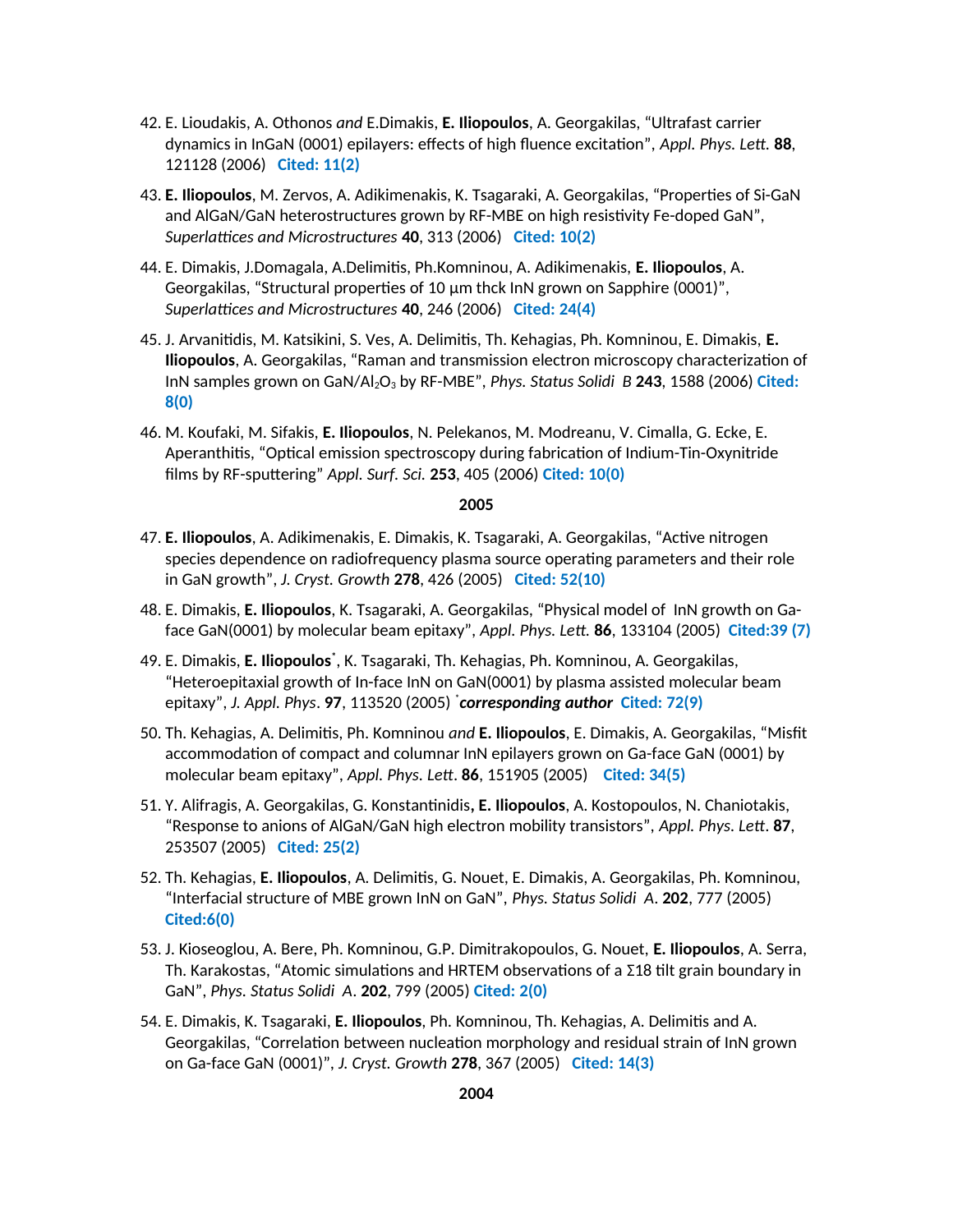55. E. Dimakis, G. Konstantinidis, K. Tsagaraki, A. Adikimenakis, **E. Iliopoulos**, A. Georgakilas, "The role of nucleation temperature in In-face InN on GaN (0001) growth by plasma assisted molecular beam epitaxy", *Superlattices and Microstructures* **36**, 497 (2004) **Cited:36 (5)**

# **2003**

- 56. J.E. Downs, K.E.Smith, A.Y. Matsuura, I. Lindau and **E. Iliopoulos**, T.D.Moustakas, "Surface Degradation of InGaN Thin Films by Sputter-Anneal Processing: A Photoemission Electron Microscopy Study", *J. Appl. Phys.* **94**, 5820 (2003) **Cited: 3(0)**
- 57. **E. Iliopoulos**, K.F. Ludwig, T.D. Moustakas, "Complex Ordering in Ternary Wurtzite Nitride Alloys", *J. Phys. Chem. Solids* **64**, 1525 (2003) **Cited: 13(0)**

#### **2002**

- 58. **E. Iliopoulos**, T.D. Moustakas, "Growth Kinetics of AlGaN Films by Plasma assisted Molecular Beam Epitaxy", *Appl. Phys. Lett*. **81**, 295 (2002) **Cited: 62(1)**
- 59. A. Bhattacharya, I. Friel, S. Iyer, **E. Iliopoulos**, A.V. Sampath, J. Cabalu, T.D. Moustakas, "High Reflectivity and Crack-free AlGaN/AlN Ultraviolet Distributed Bragg Reflectors", *J. Vac. Sci. Tech*. **B 20**(3), 1229 (2002) **Cited: 36(0)**

#### **2001**

- 60. **E. Iliopoulos**, K.F. Ludwig, T.D. Moustakas, Ph. Komninou, Th. Karakostas, G. Nouet, S.N.G. Chu, "Epitaxial growth and self organized superlattice structure in AlGaN films grown by plasma assisted molecular beam epitaxy" *Mat. Sci. Eng*. **B 87**, 227 (2001) **Cited: 15(3)**
- 61. T.D. Moustakas, **E. Iliopoulos**, A.V. Sampath, H.M. Ng, D. Doppalapudi, M. Misra, D. Korakakis, R. Singh, "Growth and Device Applications of III-Nitrides by MBE", *J. Cryst. Growth* **227-228**, 13 (2001) **Cited: 41(1)**
- 62. **E. Iliopoulos**, K.F. Ludwig, T.D. Moustakas, S.N.G. Chu, "Chemical ordering in AlGaN alloys grown by molecular beam epitaxy*", Appl. Phys. Lett.* 78, 463 (2001) **Cited: 48(3)**

#### **2000**

63. A.V. Sampath, M. Misra, K. Seth, Y. Fedyunin, H.M. Ng, **E. Iliopoulos**, Z. Feit, T.D. Moustakas, "A comparative study of GaN diodes grown by MBE on sapphire and sapphire/HVPE-GaN substrates", *MRS Internet J. Nitride Semic. Res.* **5S1**, W11.1 (2000) **Cited: 3(0)**

### **1999**

- 64. D. Doppalapudi, **E. Iliopoulos**, S.N. Basu, T.D. Moustakas, "Epitaxial growth of gallium nitride thin films on A-plane sapphire by molecular beam epitaxy*", J. Appl. Phys.* **85**, 3582 (1999) **Cited: 49(0)**
- 65. H.M. Ng, D. Doppalapudi, **E. Iliopoulos**, T.D. Moustakas, "Distributed Bragg reflectors based on AlN/GaN multilayers", *Appl. Phys. Lett.* **74**, 4070 (1999) **Cited: 4(0)**
- 66. H.M. Ng, D. Doppalapudi, **E. Iliopoulos**, T.D. Moustakas, "Distributed Bragg reflectors based on AlN/GaN multilayers", *Appl. Phys. Lett.* **74**, 1036 (1999) **Cited: 74(3)**

### **1998**

67. **E. Iliopoulos**, D. Doppalapudi, H.M. Ng, T.D. Moustakas, "Broadening of near-band-gap photoluminescence in n-GaN films", *Appl. Phys. Lett.* **73**, 375 (1998) **Cited: 81(2)**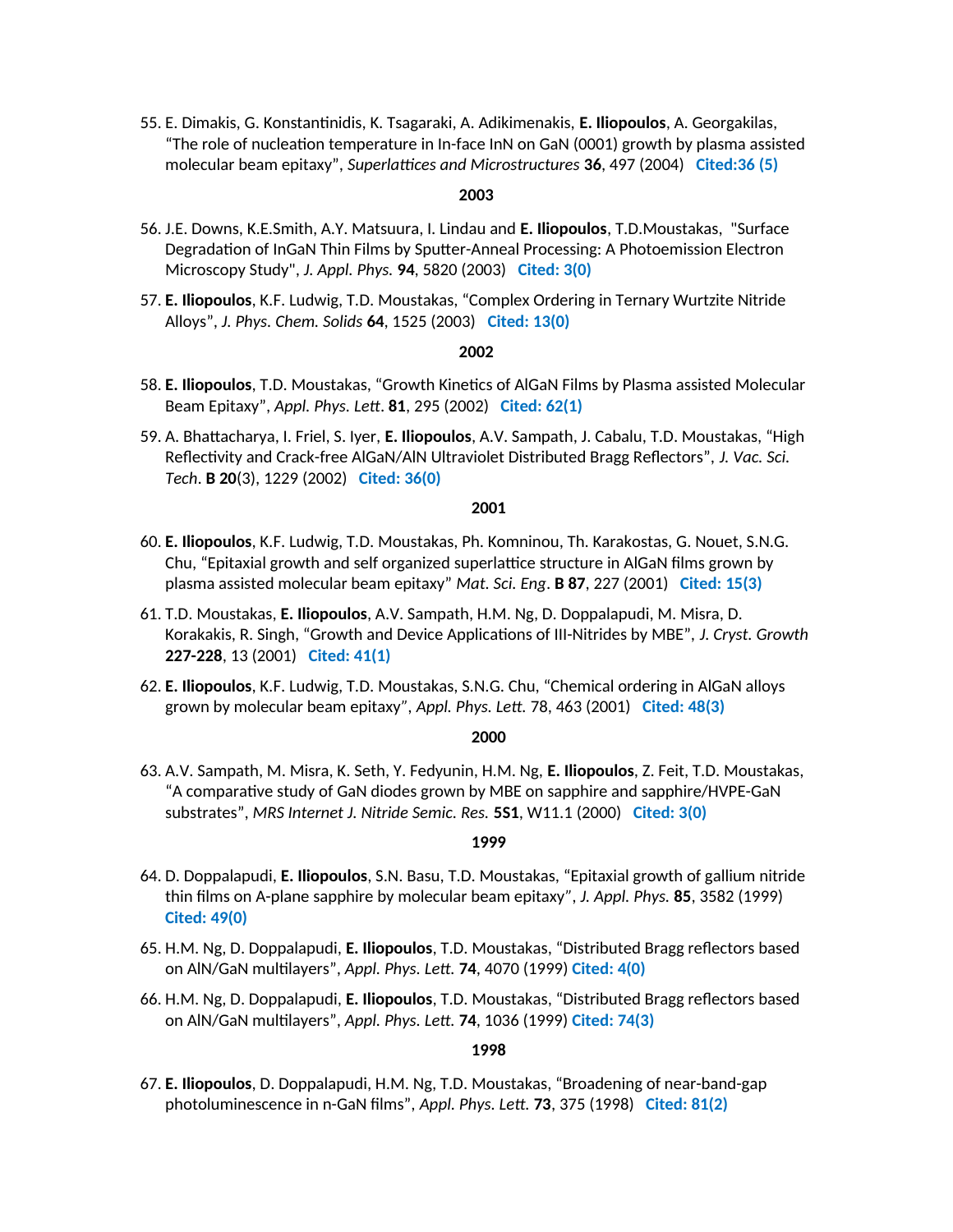68. J.T. Torvic, J.I. Pankove *and* **E. Iliopoulos**, H.M. Ng, T.D. Moustakas, "Optical properties of GaN grown over SiO<sub>2</sub> on SiC substrates by molecular beam epitaxy", *Appl. Phys. Lett.* **72**, 244 (1998) **Cited: 17(0)**

# PUBLICATIONS IN INTERNATIONAL REFEREED CONFERENCE PROCEEDINGS

**[Number of total-citations(self-citations) of publication]**

- 1. M. Katsikini, F. Pinakidou, E. C. Paloura, J. Arvanitidis, S. Ves, U. Reinholz, E. Papadomanolaki and **E. Iliopoulos**, "Simulation of the EXAFS and Raman spectra of InxGa1-xN utilizing the equation of motion routine of FEFF8", *J. of Physics: Conference Series* **712**, 012126 (2016)
- 2. P. Dimitrakis, P. Normand, C. Bonafos, E. Papadomanolaki and **E. Iliopoulos**, "GaN quantum dots as charge storage elementsfor memory devices" *Mat. Res. Soc. Symp. Proc*. **1430**, 1091 (2012) **Cited: 3(0)**
- 3. S. Ardali, E. Tiras, M. Gunes, N. Balkan, A.O. Ajagunna, **E. Iliopoulos**, A. Georgakilas, "Determination of dislocation densities in InN", *Phys. Stat. Sol. C* **9,** *997* (2012)
- 4. A. Lotsari, G.P. Dimitrakopulos, Th. Kehagias, A.O. Ajagunna, **E. Iliopoulos**, A. Georgakilas, Ph. Komninou, "Structural characterization of InN epilayers grown on r-plane sapphire by plasma-assisted MBE", *Phys. Stat. Sol. C* **9, 534** (2012) **Cited: 3(0)**
- 5. M. Gunes, N. Balkan, E. Tiras, S. Ardali, A.O. Ajagunna, **E. Iliopoulos**, A. Georgakilas, "Superconductivity in MBE grown InN", *Phys. Stat. Sol. C* **8,** 1637 (2011) **Cited: 1(0)**
- 6. S. Ardali, E. Tiras, M. Gunes, N. Balkan, A.O. Ajagunna, **E. Iliopoulos**, A. Georgakilas, "Longitudinal optical phonons in InN/GaN single and double heterostructures", *Phys. Stat. Sol. C* **8,** 1620 (2011) **Cited: 3(0)**
- 7. P. Dimitrakis, **E. Iliopoulos**, P. Normand, "Nanocrystal memory device utilizing GaN quantum dots by RF-MBE", *Mat. Res. Soc. Symp. Proc*. **1250**, 63 (2010)
- 8. M.A. diForte-Poisson, N. Sarazin, M. Magis, M. Tordjman, J. DiPersio, R. Langer, **E. Iliopoulos**, A. Georgakilas, Ph. Komninou, M. Guziewitz, E. Kaminska, A. Piotrowska, C. Gaquiere, M. Oualli, E. Chartier, E. Morvan, S. Delage, "LP MOCVD growth of InAlN/GaN HEMT heterostructure: comparison of sapphire, bulk SiC and composite SiCopSiC substrates for HEMT device applications", *Phys. Stat. Sol. C* **7,** 1317 (2010) **Cited: 7(0)**
- 9. E. Kohn et al, "InAlN/GaN heterostructures for microwave power and beyond", *Tech. Digest IEDM* 5424395 (2009) **Cited: 2(0)**
- 10.M. Androulidaki, N.T. Pelekanos, K. Tsagaraki, E. Dimakis, **E. Iliopoulos**, A. Adikimenakis, E. Bellet-Amalric, D. Jalabert, A. Georgakilas, "Energy gaps and bowing parameters of InAlGaN ternary and quaternary alloys", *Phys. Stat. Sol. C* **3**, 1866 (2006 **Cited: 27(1)**
- 11.E. Dimakis, A. Georgakilas, **E. Iliopoulos**, K. Tsagaraki, A. Delimitis, Ph. Komninou, H. Kirmse, W. Neumann, M. Androulidaki, N.T. Pelekanos, "InN quantum dots grown on GaN(0001) by molecular beam epitaxy", *Phys. Stat. Solidi C* **3**, 3983 (2006) **Cited: 4(0)**
- 12.Α. V. Sampath, **E. Iliopoulos**, A. Bhattacharya, I. Friel, S. Iyer, J. Cabalu, T.D. Moustakas, "Growth of III-Nitrides by MBE", *ECS Proceedings in Wide bandgap Semiconductors for Photonic and Electronic Devices and Sensors* (May 2002)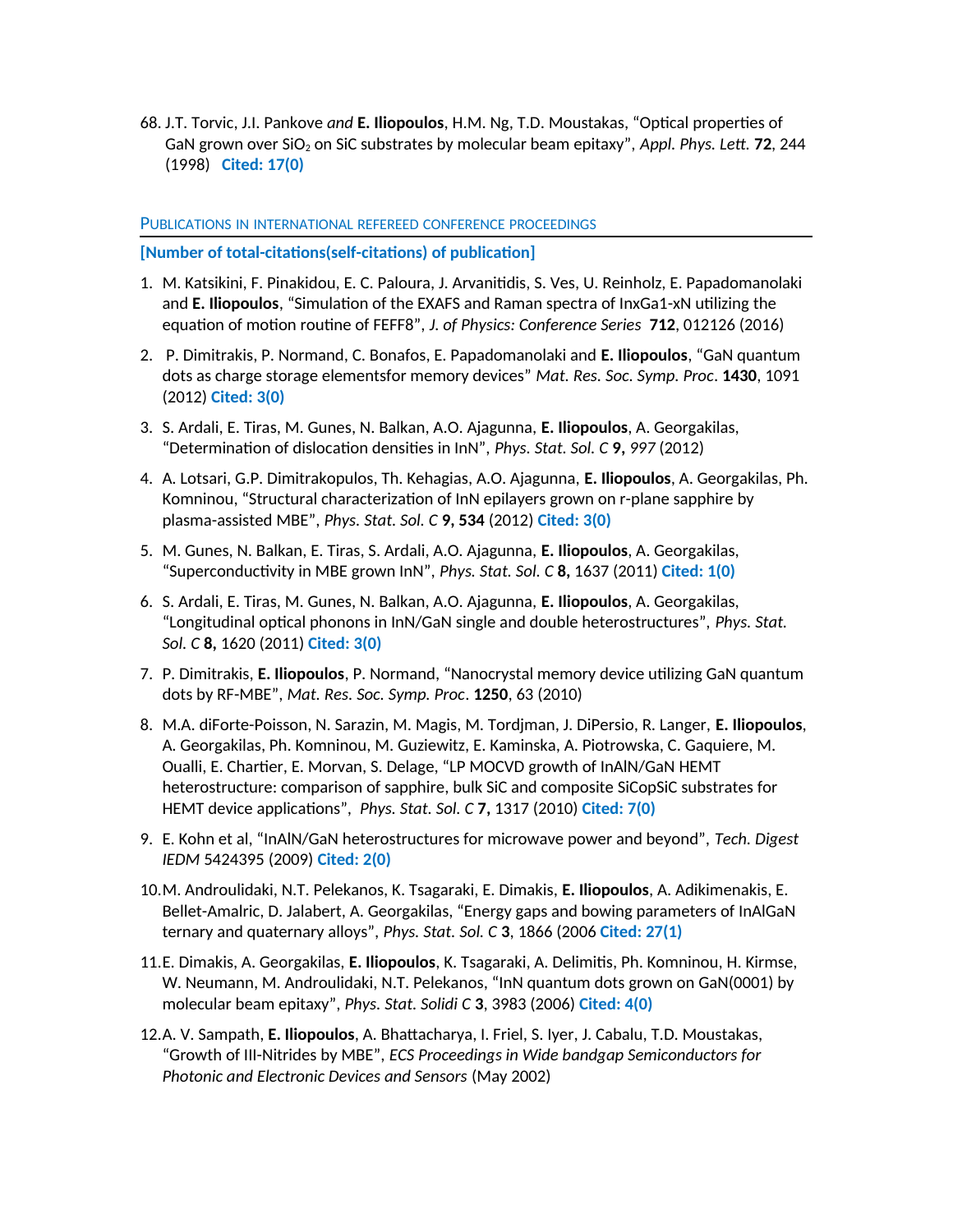- 13.Α.V. Sampath, A. Bhattacharya, S. Iyer, H.M. Ng, **E. Iliopoulos**, T.D. Moustakas, "MBE Growth of GaN using NH3 and Plasma Sources" *Mat. Res. Soc. Symp. Proc.* **639**, G6.56 (2001) **Cited: 1(0)**
- 14.A.V. Sampath, M. Misra, K. Seth, Y. Fedyunin, H.M. Ng, **E. Iliopoulos**, Z. Feit, T.D. Moustakas, "A comparative study of GaN diodes grown by MBE on sapphire and sapphire/HVPE-GaN substrates", *Mat. Res. Soc. Symp. Proc.* **595**, W11.1.1 (2000)
- 15.M. Misra, A.V. Sampath, **E. Iliopoulos**, T.D. Moustakas, "GaN Schottky diode ultraviolet detectors grown by MBE" in *Photodetectors: Materials and Devices V-Proceedings of SPIE* **3984**, 342 (2000) **Cited: 1(0)**
- 16.A.V. Sampath, **E. Iliopoulos**, K. Seth, M. Misra, H.M. Ng, P. Lamarre, Z. Feit, T.D. Moustakas, "GaN photodiodes by MBE on HVPE nad ELO-HVPE/Sapphire substrates" in *Photodetectors: Materials and Devices V-Proceedings of SPIE* **3984**, 311 (2000) **Cited: 1(0)**
- 17.H.M. Ng, D. Doppalapudi, **E. Iliopoulos**, T.D. Moustakas, "Distributed Bragg Reflectors based on AlN/GaN multilayers" in *III-V Nitride Materials and Processes, ECS Proc.* **98-18**, 87 (1999)
- 18.D. Doppalapudi, **E. Iliopoulos**, S.N. Basu, T.D. Moustakas, "Effect of nitridation and buffer in GaN films grown on A-plane sapphire", *Mat. Res. Soc. Symp. Proc.* **482**, 51 (1998) **Cited: 1(0)**
- 19.**E. Iliopoulos**, D. Doppalapudi, H.M. Ng, T.D. Moustakas, " Near bandgap photoluminescence broadening in n-GaN films*", Mat. Res. Soc. Symp. Proc.* **482**, 655 (1998) **Cited: 3(0)**
- 20.T.D. Moustakas, R. Singh, D. Korakakis, D. Doppalapudi, H.M. Ng, A. Sampath, **E. Iliopoulos**, M. Misra, "Phase Separation and Atomic Ordering in (AlGaIn)N alloys", *Mat. Res. Soc. Symp. Proc.* **482**, 193 (1998) **Cited: 2(0)**

# PRESENATIONS IN INTERNATIONAL CONFERENCES

- 1. S.A Kazazis, E. Papadomanolaki and E. Iliopoulos, "Polarization engineered InGaN solar cells", 12<sup>th</sup> International Conference on Nitride Semiconductors (ICNS-12), Strasbourg, France, July 2017
- 2. S.A Kazazis, E. Papadomanolaki, M. Androulidaki, P. Tsotsis, S.I. Tsintzos, P.G. Savvidis and **E. Iliopoulos**, "Optical properties of InGaN alloys in the entire composition range", 12<sup>th</sup> International Conference on Nitride Semiconductors (ICNS-12), Strasbourg, France, July 2017
- 3. P. Dimitrakis, P. Normand, V. Ioannou-Sougleridis, C. Bonafos and **E. Iliopoulos**, "GaNon-Insulator: From QDs to a new substrate", EuroSOI-ULIS 2017, Athens, Greece, April 2017
- 4. E. Papadomanolaki, S.A. Kazazis, L. Lymperakis and **E. Iliopoulos**, "Kinetic mechanisms of RF-MBE epitaxy of InGaN(0001) alloys across the entire compositional range",  $19<sup>th</sup>$  Euro-MBE, Korobitsyno-St. Petersburgh, Russia, March 2017
- 5. E. Papadomanolaki, S.A. Kazazis, C. Bazioti, F. Kalaitzakis, G.P. Dimitrakopulos and **E. Iliopoulos**, "InGaN Heteroexpitaxy on GaN(0001) for Photovoltaic Applications", EXMATEC-2016, June 2016, Aveiro, Portugal
- 6. S.A. Kazazis, E. Papadomanolaki, M. Androulidaki, and **E. Iliopoulos**, "Dielectric Functions and Bowing Parameter of InGaN Alloys in the Entire Composition Range", 6th International Conference on Micro-Nanoelectronics, Nanotechnologies & MEMs (Micro & Nano 2015), Athens, Greece, October 2015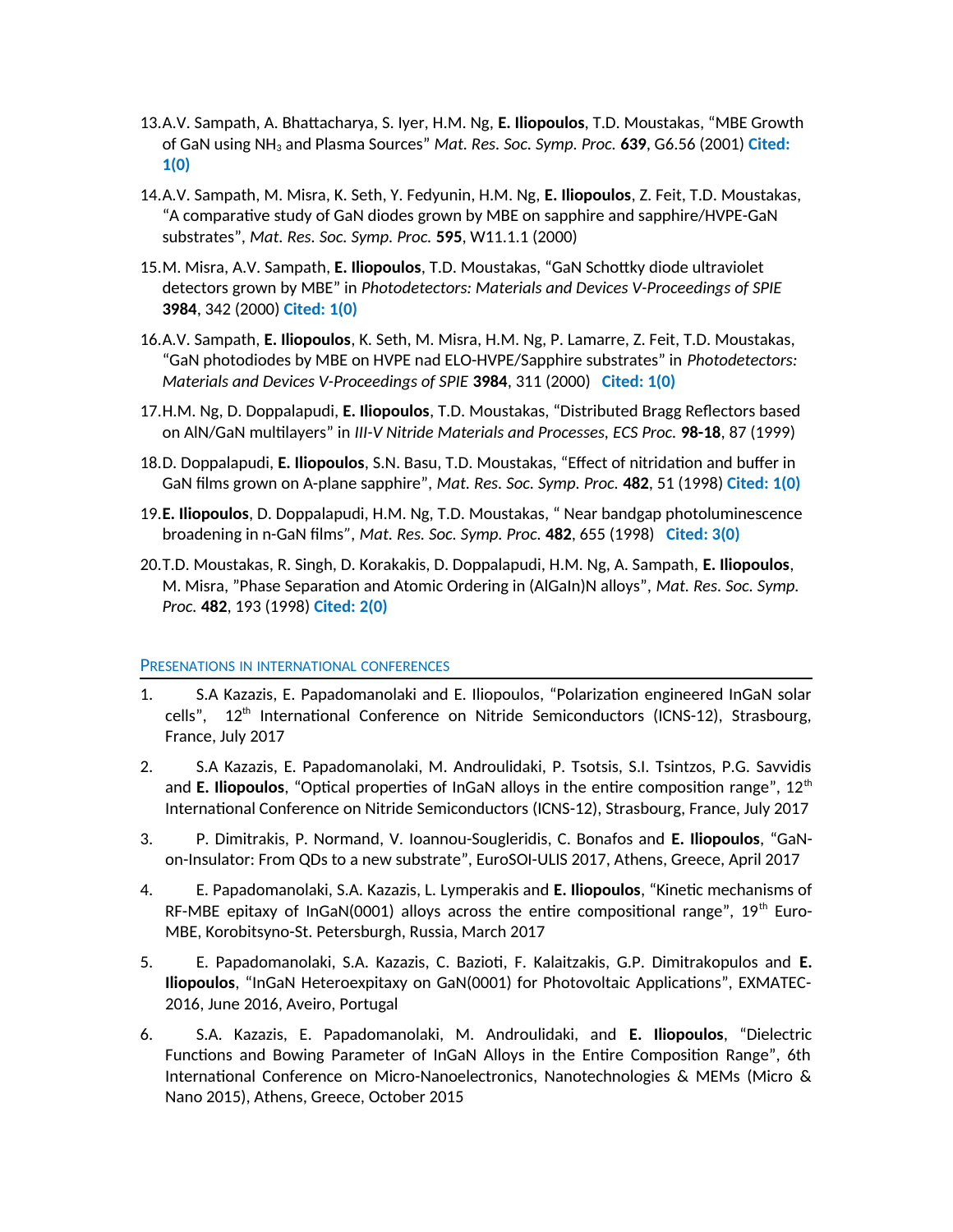- 7. S.A. Kazazis, E. Papadomanolaki, M. Androulidaki, and **E. Iliopoulos**, "Rapid Thermal Annealing Effects on Polycrystalline InGaN Deposited on Fused Silica Substrates", 6th International Conference on Micro-Nanoelectronics, Nanotechnologies & MEMs (Micro & Nano 2015), Athens, Greece, October 2015
- 8. M. Katsikini, F. Pinakidou, E. C. Paloura, J. Arvanitidis, S Ves, U. Reinholz, E. Papadomanolaki, **E. Iliopoulos**, "Simulation of the EXAFS and Raman spectra of In<sub>x</sub>Ga<sub>1-x</sub>N utilizing the equation of motion routine of FEFF8", XXXI PCSSPMS, Thessaloniki, Greece, September 2015
- 9. C. Bazioti, E. Papadomanolaki, Th. Kehagias, T. Walther, J. Smalc-Koziorowska, E. Pavlidou, Ph. Komninou, Th. Karakostas, **E. Iliopoulos**, and G. P. Dimitrakopulos, "Microstructural evolution in high alloy content InGaN films grown by molecular beam epitaxy", XXXI PCSSPMS, Thessaloniki, Greece, September 2015
- 10. E. Papadomanolaki, S. Kazazis, A. Georgakilas, and **E. Iliopoulos**, "Growth Kinetics of InGaN Films by Plasma-Assisted Molecular Beam Epitaxy on (0001) GaN", 11th International Conference on Nitride Semiconductors (ICNS-11), Beijing, China, August 2015
- 11. E. Papadomanolaki, C. Bazioti, S.A. Kazazis, M. Androulidaki, K. Tsagaraki, A. Georgakilas, G. P. Dimitrakopulos, and **E. Iliopoulos**, "Phase Separation, Structural Quality, and Optoelectronic Properties of InGaN films in the Entire Compositional Range Grown by RF-MBE", 11th International Conference on Nitride Semiconductors (ICNS-11), Beijing, China, August 2015
- 12. S.A. Kazazis, E. Papadomanolaki, M. Androulidaki, K. Tsagaraki, A. Kostopoulos, E. Aperathitis, and **E. Iliopoulos**, "Rapid Thermal Annealing Effects on Polycrystalline InGaN Deposited on Fused Silica Substrates", 11th International Conference on Nitride Semiconductors (ICNS-11), Beijing, China, August 2015
- 13. S.A. Kazazis, E. Papadomanolaki, M. Androulidaki, and **E. Iliopoulos**, "Dielectric Functions and Bowing Parameter of InGaN Alloys in the Entire Composition Range", 11th International Conference on Nitride Semiconductors (ICNS-11), Beijing, China, August 2015
- 14. G.P. Dimitrakopulos , C. Bazioti, E. Papadomanolaki, Th. Kehagias, T. Walther, J. Smalc-Koziorowska, E. Pavlidou, Ph. Komninou, Th. Karakostas, and **E. Iliopoulos**, "Modes of Defect Introduction and Indium Distribution in InGaN Epilayers Grown by Molecular Beam Epitaxy", 11<sup>th</sup> International Conference in Nitride Semiconductors (ICNS-11), Beiging, China, August 2015
- 15. C. Bazioti, E. Papadomanolaki, Th. Kehagias, M. Androulidaki, G.P. Dimitrakopulos, and **E. Iliopoulos**, "Structural and optical properties of low-temperature InGaN thin layers and multi-quantum well grown by PAMBE", EMRS Spring Meeting, Lille, France, May 2015
- 16. C. Bazioti, E. Papadomanolaki, Th. Kehagias, T. Walther, J. Smalc-Koziorowska, Ph. Komninou, **E. Iliopoulos**, and G.P. Dimitrakopulos, "Strain accommodation and indium incorporation in InxGa1-xN epilayers grown by molecular beam epitaxy" , XIX Microscopy of Semiconducting Materials, Cambridge, Great Britain, March 2015
- 17. M. Katsikini, F. Pinakidou, E. C. Paloura, J. Arvanitidis, S Ves, U. Reinholz, E. Papadomanolaki, and **E. Iliopoulos**, "Simulation of the EXAFS and Raman spectra of In<sub>x</sub>Ga<sub>1-x</sub>N utilizing the equation of motion routine of FEFF8",  $16<sup>th</sup>$  International Conference in X-ray absorption fine structure, Karlsruhe, Germany August 2015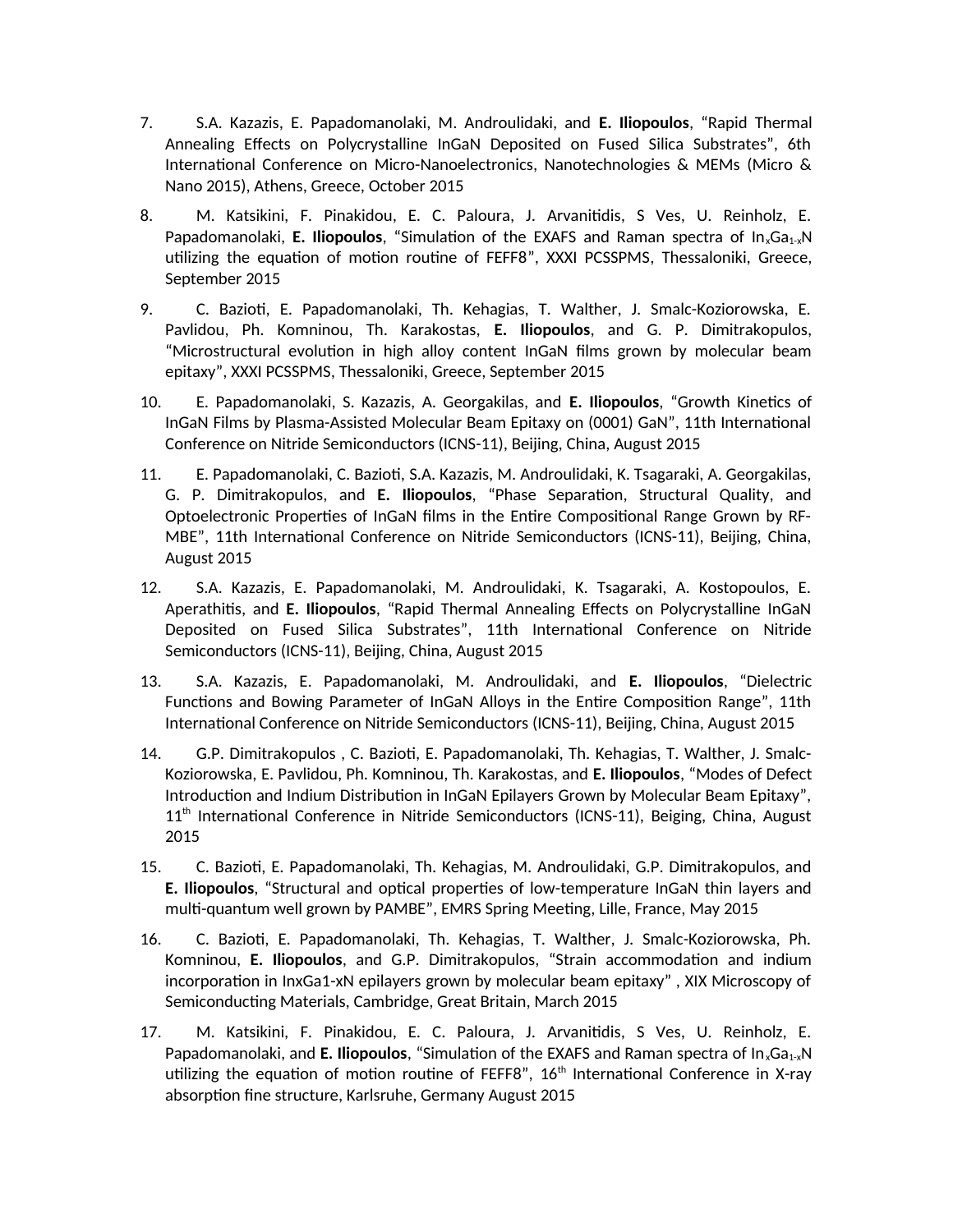- 18. **E. Iliopoulos (INVITED)**, Carrier transport investigations by thermo-magneto-electric measurements: Theory and instrumentation for low mobility cases", TCM-2014, Platanias-Chania, Greece, October 2014
- 19. C. Bazioti, Th. Kehagias, T. Walther, E. Papadomanolaki, **E. Iliopoulos**, G.P. Dimitrakopulos, "Strain relaxation of high In-content InGaN epilayers grown by PAMBE", IMC-2014, Prague, Czech Republique, September 2014
- 20. C. Bazioti, G.P. Dimitrakopulos, Th. Kehagias, E. Papadomanolaki, and **E. Iliopoulos**, "Quantitative electron microscopy of high alloy content InGaN deposited by PAMBE: from quantum wells to epilayers", E-MRS 2014 Fall Meeting, Warsaw, Poland, September 2014
- 21. C. Bazioti, Th. Kehagias, E. Papadomanolaki, **E. Iliopoulos**, G.P. Dimitrakopulos, "Structural Behavior of High Indium Content InGaN Quantum Wells grown by PAMBE", EDS-2014, Göttingen, Germany, September 2014
- 22. C. Bazioti, Th. Kehagias, Th. Walter, E. Papadomanolaki, **E. Iliopoulos**, G.P. Dimitrakopulos, "Strain Induced Defect Microstructure of High Alloy Content InGaN Epilayers Grown by Plasma-assisted Molecular Beam Epitaxy" , EDS-2014, Göttingen, Germany, September 2014
- 23. E. Papadomanolaki, C. Bazioti, S. Kazazis, Th. Kehagias, A. Georgakilas, G.P. Dimitrakopulos, **E. Iliopoulos**, "High In Content InGaN Films Grown by Plasma-Assisted Molecular Beam Epitaxy for Photovoltaic Applications", XXX PCSSPMS, Heraklion, Crete, Greece, September 2014
- 24. Th. Kehagias, C. Bazioti, G. P. Dimitrakopulos, T. Walther, E. Papadomanolaki and **E. Iliopoulos**, "Strain accommodation in InGaN epilayers and interlayers with high alloy content towards efficient photovoltaics", XXX PCSSPMS, Heraklion, Greece, September 2014
- 25. S.A. Kazazis, E. Papadomanolaki, M. Androulidaki, K. Tsagaraki, A. Kostopoulos, E. Aperathitis, **E. Iliopoulos**, "Effect of Rapid Thermal Annealing on Polycrystalline InGaN Deposited on Fused Silica Substrates ", XXX PCSSPMS , Heraklion, Greece, September 2014
- 26. C. Bazioti, Th. Kehagias, E. Papadomanolaki, **E. Iliopoulos**, G.P. Dimitrakopulos, "Indium Incorporation, Interface properties, and Strain Relaxation at InGaN interlayers Grown by PAMBE", 18<sup>th</sup> International Microscopy Congress, Prague, Czech Republic, September 2014
- 27. E. Papadomanolaki, C. Bazioti, T. Kehagias, A. Georgakilas, G. P. Dimitrakopulos and **E. Iliopoulos**, "RF-MBE of InGaN Epilayers on GaN(0001): Substrate Temperature Effects on Indium Incorporation Kinetics and Films' Defect Structure", IWN-2014, Wroclaw, Poland, August 2014
- 28. E. Papadomanolaki, L. Lymperakis, C. Bazioti, G. P. Dimitrakopulos and **E. Iliopoulos**, "Indium Surface Segregation in InGaN/GaN(0001) Heterostructures and Development of High Indium Content Multi-Quantum Wells", IWN-2014, Wroclaw, Poland, August 2014
- 29. S.A. Kazazis, E. Papadomanolaki, M. Androulidaki, K. Tsagaraki, A. Kostopoulos, E. Aperathitis and **E. Iliopoulos**, "Rapid Thermal Annealing Effects on Polycrystalline InGaN Thin Films Deposited on Fused Silica Substrates", IWN-2014, Wroclaw, Poland, August 2014
- 30. C. Bazioti, Th. Kehagias, Th. Walther, E. Papadomanolaki, **E. Iliopoulos**, G. P. Dimitrakopulos, "Evolution of Strain Relaxation With Alloy Content in InGaN Thin Films Grown by PAMBE", IWN-2014, Wroclaw, Poland, August 2014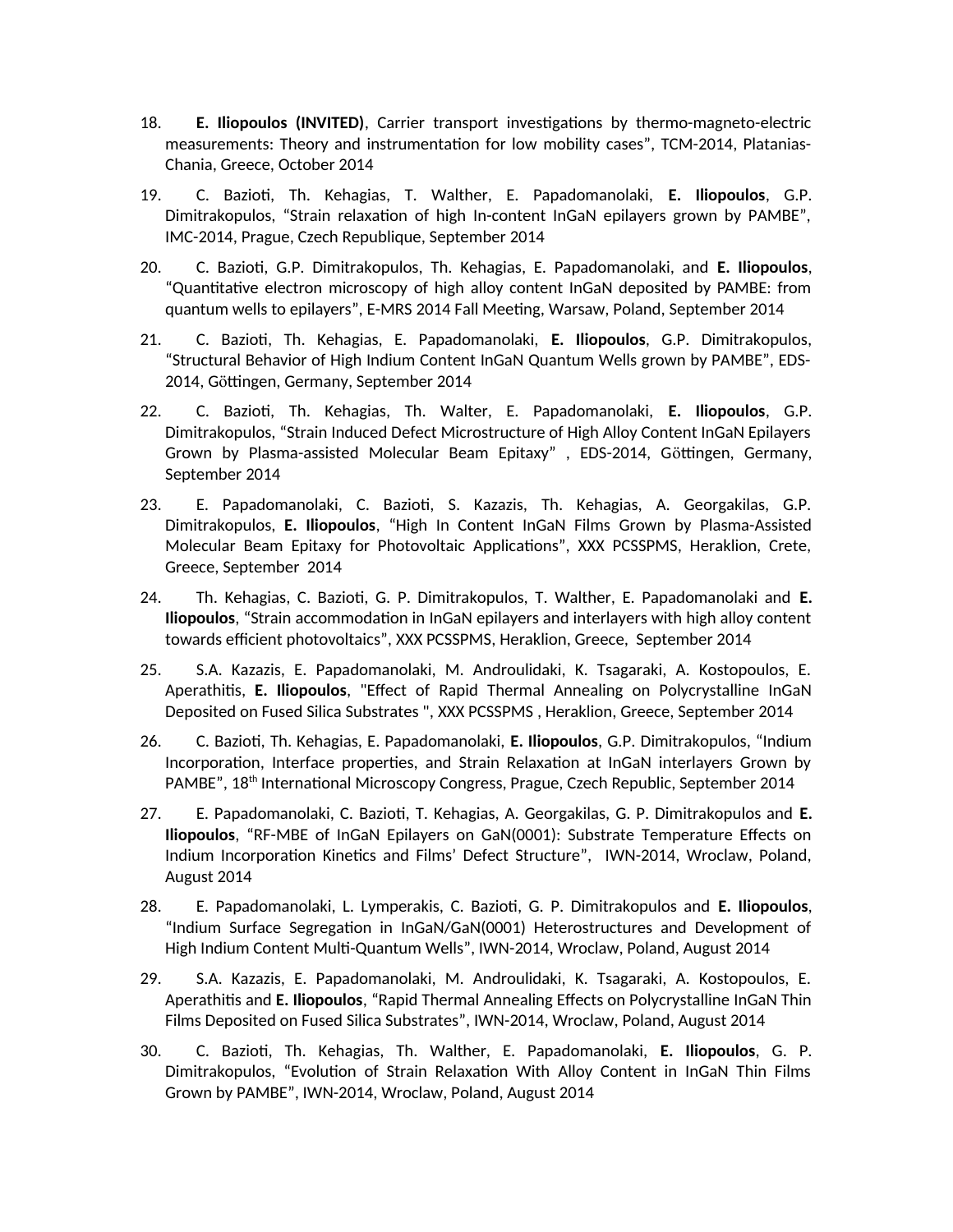- 31. C. Bazioti, Th. Kehagias, E. Papadomanolaki, **E. Iliopoulos**, G. P. Dimitrakopulos, "Study of the Structure and Strain variation of InGaN interlayers Deposited by PAMBE", IWN-2014, Wroclaw, Poland, August 2014
- 32. E. Papadomanolaki, C. Bazioti, K. Tsagaraki, Th. Kehagias, A. Georgakilas, G.P. Dimitrakopulos and **E. Iliopoulos**, "Kinetics of Indium Incorporation in RF-MBE of InGaN films on GaN(0001) substrates for Photovoltaic Applications", WOCSDICE-2014, June 2014, Delphi, Greece
- 33. S.A. Kazazis, E. Papadomanolaki, M. Androulidaki, K. Tsagaraki, A. Kostopoulos, E. Aperathitis and **E. Iliopoulos**, "Rapid Thermal Annealing Effects on Polycrystalline InGaN Thin Films Deposited on Fused Silica Substrates", WOCSDICE-2014, June 2014, Delphi, Greece
- 34. C. Bazioti, Th. Kehagias, E. Papadomanolaki, **E. Iliopoulos**, G. P. Dimitrakopulos, "Structural properties and strain relaxation of PAMBE-grown InGaN thin layers", EXMATEC-2014, June 2014, Delphi, Greece
- 35. C. Bazioti, Th. Kehagias, T. Walther, E. Papadomanolaki, **E. Iliopoulos**, G.P. Dimitrakopulos, "Mesoscale phase separation and strain relaxation phenomena in high indium content InGaN epilayers grown by molecular beam epitaxy", EXMATEC-2014, June 2014, Delphi, Greece
- 36. E. Papadomanolaki, M. Androulidaki, K. Tsagaraki, C. Bazioti, Th. Kehagias, G. Dimitrakopulos and **E. Iliopoulos**, "Molecular beam epitaxy of single phase InGaN films in the entire composition range for photovoltaic applications", XXIX Panhellenic Solid State Physics & Material Science Conf., Athens, Greece, September 2013
- 37. E. Papadomanolaki, M. Androulidaki, K. Tsagaraki, C. Bazioti, Th. Kehagias, G. Dimitrakopulos and **E. Iliopoulos**, "Molecular beam epitaxy of single phase InGaN films: The role of growth temperature in alloy phase separation", COST Action MP0805 Final Meeting, Istanbul, Turkey, September 2013
- 38. C. Bazioti, G. Dimitrakopulos, Th. Kehagias, E. Papadomanolaki and **E. Iliopoulos**, "Defect structure of high In-content InGaN epilayers grown by PAMBE", E-MRS Fall 2013, Warsaw, Poland, September 2013
- 39. E. Gagaoudakis, G. Michael, I. Kortidis, V. Kampylafka, K. Tsagaraki, K. Moschovis, E. Aperathitis, **E. Iliopoulos**, G. Kiriakidis, "Sputtered Ni-Al-O as p-type sensor material for hydrogen and methane" Int. Conf. Advanced Electromaterials (ICAE 2013), Jeju, Korea, November 2013
- 40. K.S. Daskalakis, P.S. Eldridge, G. Christmann, E. Trichas, R. Murray, **E. Iliopoulos**, E. Monroy, N.T. Pelekanos, J.J. Baumberg, P.G. Savvidis, "All-dielectric GaN microcavity: Strong coupling and lasing at room temperature ", ICNS-10, Washington DC, USA, August 2013
- 41. Th. Kehagias, G. Dimitrakopulos, A.O. Ajagunna, **E. Iliopoulos**, Ph. Komninou, A. Georgakials, "Effect of low temperature nucleation layer on the accommodation of InN on Si(111)" Int. Conf. on Intergranular and Interphase Boundaries in Materials (IIB 2013), Halkidiki, Greece, June 2013
- 42. K.S. Daskalakis, P.S. Eldridge, G. Christmann, E. Trichas, R. Murray, **E. Iliopoulos**, E. Monroy, N.T. Pelekanos, J.J. Baumberg, P.G. Savvidis, "All-dielectric GaN microcavity: Strong coupling and lasing at room temperature ", Int. Conf. on Physics of Light-Matter Coupling in Nanostructures (PLMCN14), Hersonissos, Greece, May 2013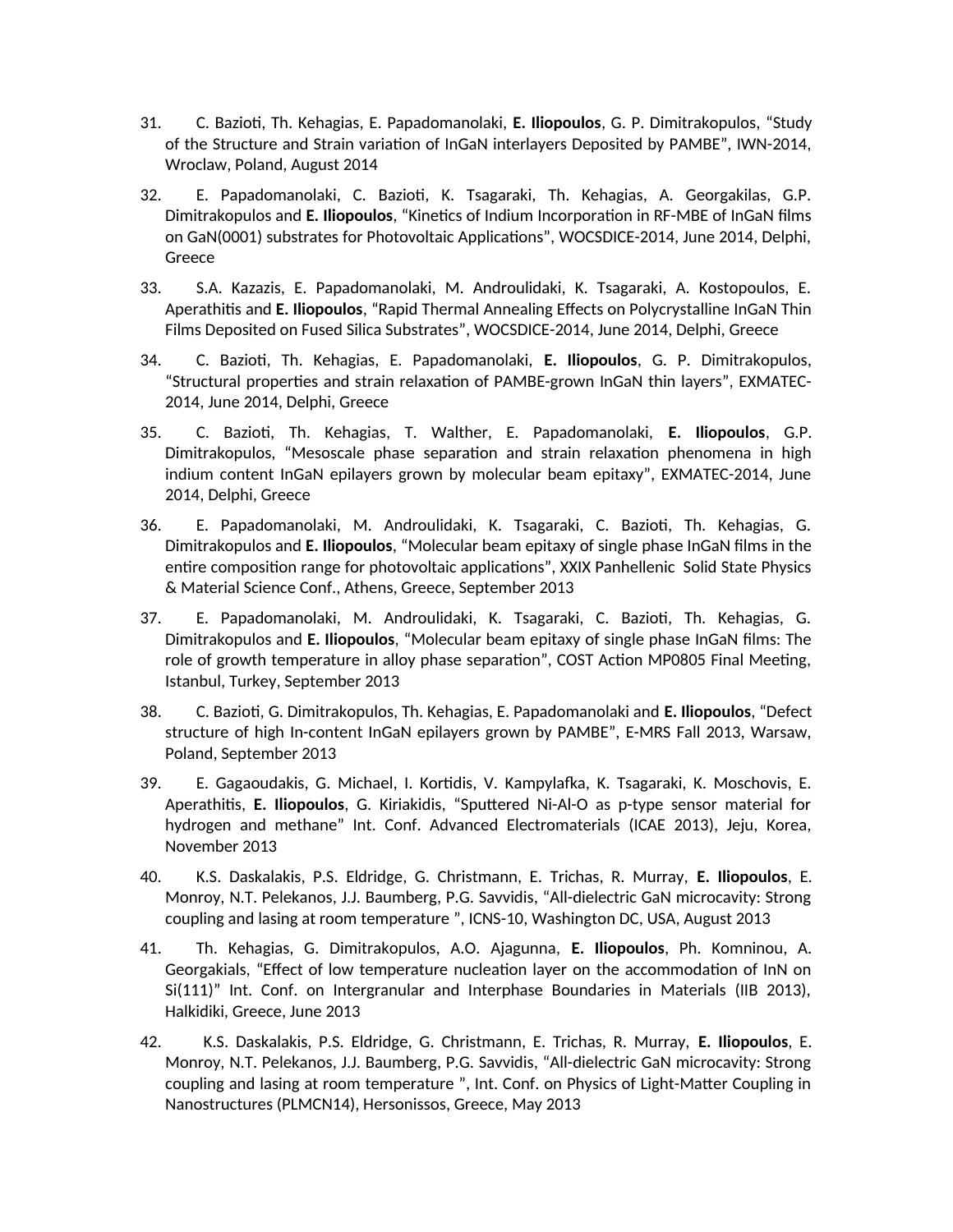- 43. Ch. Dimizas, P. Dimitrakis, G. Deligeorgis, G. Konstantinidis and **E. Iliopoulos**, "The role of polarization fields in hysteresis phenomena in double barrier Al(Ga)N/GaN resonant tunneling diodes", WOCSDICE 2013, Warnemünde, Germany, May 2013
- 44. **E. Iliopoulos (INVITED)**, "Hybric III-nitride/polyfluorene heterostructures", Workshop on Hybrid Materials, Nicosia, Cyprus, May 2013
- 45. K.S. Daskalakis, P.S. Eldridge, G. Christmann, E. Trichas, R. Murray, **E. Iliopoulos**, E. Monroy, N.T. Pelekanos, J.J. Baumberg, P.G. Savvidis, "All-dielectric GaN microcavity: Strong coupling and lasing at room temperature", Hybrid Nanophotonics Workshop, Southampton, UK, March 2013
- 46. Ch. Dimizas, P. Dimitrakis, G. Deligeorgis and **E. Iliopoulos**, "Double barrier AlGaN/GaN resonant tunneling diodes: The effects of polarization fields", EuroMBE  $17<sup>th</sup>$ , Levi, Finland, March 2013
- 47. **E. Iliopoulos (INVITED)**, "The 4-coefficient technique: Limits and expectations", TCM2012-ORAMA Summer School, Hersonissos, Greece, October 2012
- 48. G. Itskos, X. Xristodoulou, **E. Iliopoulos**, S. Ladas, S. Kennou, M. Neophytou, S. Choulis, "Investigation and optimization of non-radiative energy transfer between Nitride quantum wells and light emitting diodes", Micro&Nano 2012, Kokkini-Hani, Greece, October 2012
- 49. P. Dimitrakis, P. Normand, C. Bonafos, E. Papadomanolaki and **E. Iliopoulos**, "GaN QDs embedded in silicon oxide for charge storage applications", Micro&Nano 2012, Kokkini-Hani, Greece, October 2012
- 50. P. Dimitrakis, P. Normand, V. Ioannou-Sougleridis, C. Bonafos, G. Benassayag and **E. Iliopoulos (INVITED)**, "Quantum dots for memory applications", ", E-MRS 2012 Fall Meeting, Warsaw, Poland, September 2012
- 51. P. Dimitrakis, N. Nikolaou, P. Normand, C. Bonafos, E. Papadomanolaki and **E. Iliopoulos**, "GaN quantum dots for nano-floating memory devices", E-MRS 2012 Spring Meeting, Strasbourg, France, May 2012
- 52. **E. Iliopoulos (INVITED)**, "MBE growth of III-Nitrides", COST MP-0805 Spring Training School on Epitaxy and Structural Analysis of III-V-N Semiconductor Nanostructures, Heraklion, Greece, April-May 2012
- 53. P. Dimitrakis, P. Normand, C. Bonafos, E. Papadomanolaki and **E. Iliopoulos**, "GaN quantum dots as charge storage elements for memory devices" MRS Spring 2012, San Fransisco, California, April 2012
- 54. S. Ardali, E. Tiras, M. Gunes, N. Balkan, A.O. Ajagunna, **E. Iliopoulos**, A. Georgakilas, "Determination of dislocation densities in InN", E-MRS 2011 Spring Meeting, Nice, France May 2011
- 55. A. Lotsari, G.P. Dimitrakopulos, Th. Kehagias, A.O. Ajagunna, **E. Iliopoulos**, A. Georgakilas, Ph. Komninou, "Structural characterization of InN epilayers grown on r-plane sapphire by plasma-assisted MBE", E-MRS 2011 Spring Meeting, Nice, France May 2011
- 56. G. Deligeorgis, P. Dimitrakis, X. Dimizas, A. Kostopoulos, G. Konstantinidis, R. Normand and **E. Iliopoulos**, "Negative differential resistance and charge trapping phenomena in (0001) Al(Ga)N/GaN double barrier resonant tunneling diodes", Micro&Nano 2010, Athens, Greece, December 2010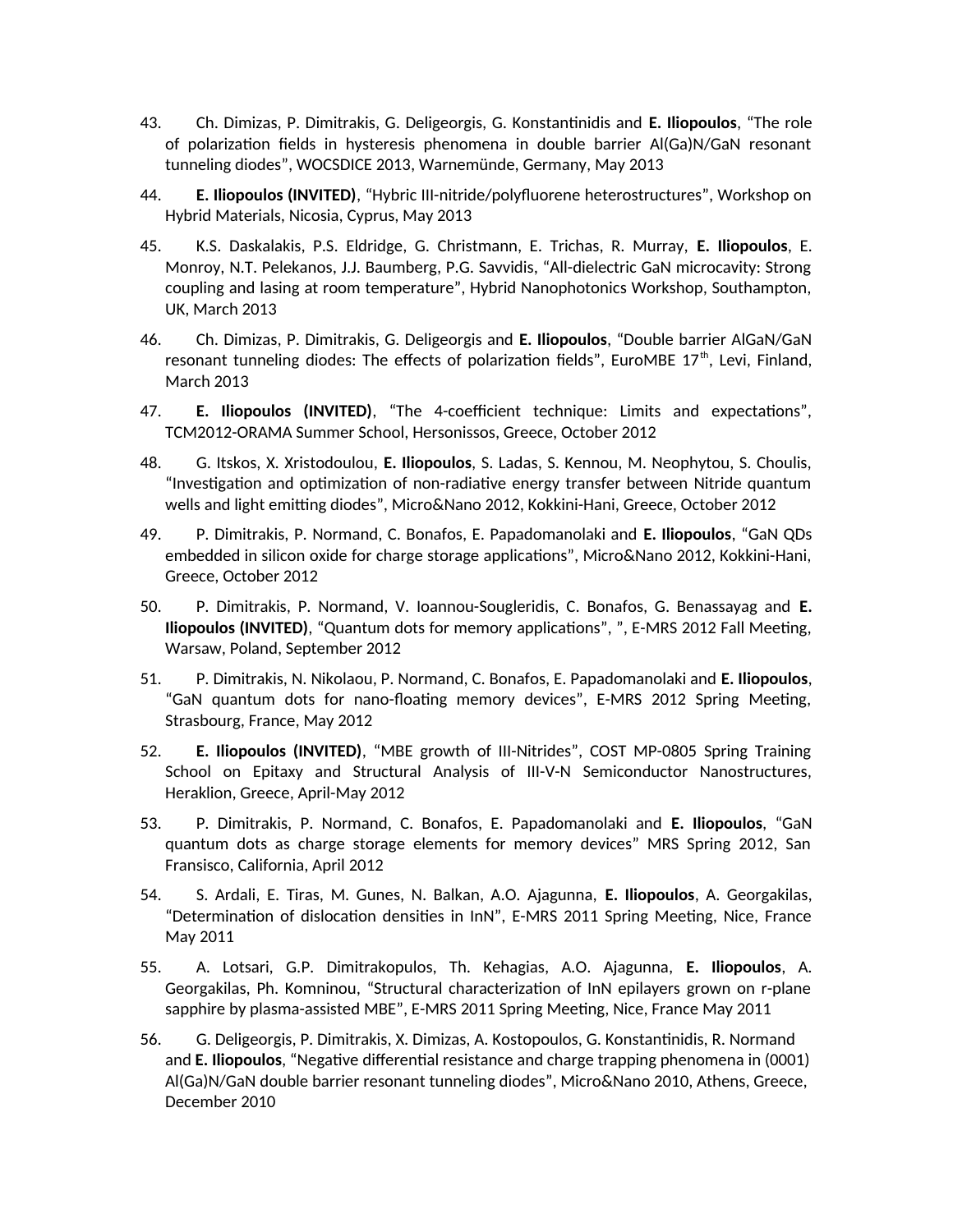- 57. P. Dimitrakis, P. Normand, C. Bonafos, K. Tsagaraki and **E. Iliopoulos**, "GaN quantum dots as charge storage elements for memory devices", HETECH 2010, Fodele, Greece, October 2010
- 58. A. Speliotis, **E. Iliopoulos**, P. Normand, P. Dimitrakis, "Indium Tin Oxide layers sputtered on Si substrates for optoelectronic applications" TCM 2010, Analipsi, Greece, October 2010
- 59. P. Dimitrakis, **E. Iliopoulos**, P. Normand, "Nanocrystal memory device utilizing GaN quantum dots by RF-MBE", MRS Spring 2010, San Francisco, California, April 2010
- 60. **E. Iliopoulos (INVITED)**, "MBE growth of InN and InGaN alloys", COST MP0805 training school "New Trends in III-V-M materials and devices" & ICO-Photonics 2009 Conf, Delphi, Greece, October 2009
- 61. **E. Iliopoulos (INVITED)**, "Advancing III-Nitrides epitaxy: From kinetics to new device applications", XXV Panhellenic Solid State Physics & Material Science Conf., Thessaloniki, Greece, September 2009
- 62. G. Tsiakatouras, K. Tsagaraki, J. Domagala, J. Smalc-Koziorowska, G. P. Dimitrakopulos, Ph. Komninou, **E. Iliopoulos** and A. Georgakilas, "Effect of surface kinetics in the growth of aplane GaN on r-plane sapphire by molecular beam epitaxy"**,** HETECH 2009, Günzburg, Germany, November 2009
- 63. **E. Iliopoulos**, A. Adikimenakis, M. Androulidaki, A. O. Ajagunna, M. Heuken, C. Giesen, J. F. Carlin, M. A. di Forte-Poisson, S. L. Delage, Th. Kehagias, Ph. Komninou, A. Georgakilas, "Bandgap and optical properties of InAlN films lattice matched to GaN", ISCN-8, Jeju, Korea, October 2009
- 64. A. O. Ajagunna, G. Tsiakatouras, **E. Iliopoulos**, K. Tsagaraki, M. Androulidaki, A. Georgakilas, "Molecular beam epitaxy of a-plane InN films on r-plane sapphire", ISCN-8, Jeju, Korea, October 2009
- 65. A. O. Ajagunna, **E. Iliopoulos**, K. Tsagaraki, G. Tsiakatouras, A. Georgakilas, "Thickness dependence of electrical properties of c- and a-plane InN films", E-MRS 2009, Warsaw, Poland, September 2009
- 66. **E. Iliopoulos (INVITED)**, "Recent advances in MBE growth of InN and InGaN alloys", Mechanical Engineering dept. Colloquium, University of Cyprus, Nicosia, Cyprus, April 2009
- 67. **E. Iliopoulos**, E. Dimakis, A. Adikimenakis, G. Georgakilas **(INVITED)** "InN and high Incontent alloys by RF-MBE: kinetics, properties and applications", HETECH 2008, Venice, Italy, November 2008
- 68. **E. Iliopoulos**, A. Adikimenakis, C. Giesen, M. Heuken, A. Georgakilas, "Optical bandgap bowing and dielectric functions of InAlN alloys in the entire compositional range studied by spectroscopic ellipsometry", IWN 2008, Montreux, Switzerland, October 2008
- 69. T. Veal, P.D. King, C.F. McConville, A. Adikimenakis, **E. Iliopoulos**, A. Georgakilas, H. Liu, W.J. Schaff, C.E. Kendrick, S.M. Durbin, "III-Nitride band offsets and surface electronic properties of undoped and Mg-doped In(Ga,Al)N alloys", IWN 2008, Montreux, Switzerland, October 2008
- 70. A. Adikimenakis, M. Alomari, E. Kohn, K. Aretouli, A. Kostopoulos, **E. Iliopoulos**, A. Ajagunna, G. Kostantinidis, A. Georgakilas, "Study of capabilities and limitations of the AlN/GaN HEMT material system", IWN 2008, Montreux, Switzerland, October 2008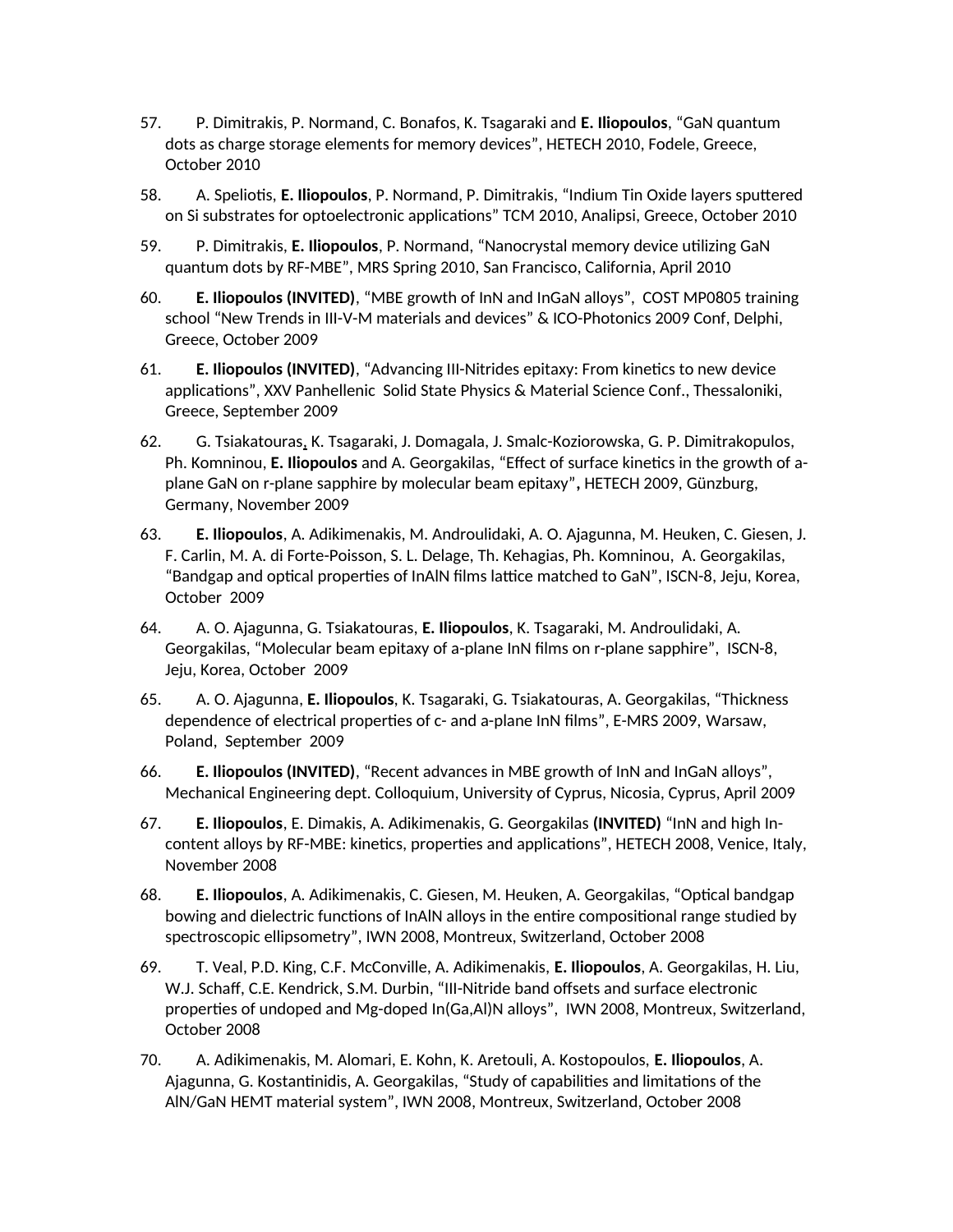- 71. A. Ajagunna, A. Adikimenakis, **E. Iliopoulos**, K. Tsagaraki, M. Androulidaki, A. Georgakilas, "InN dilms and nanostructures on Si(111) by RF-MBE", 15<sup>th</sup> Int. Conf. on Molecular Beam Epitaxy MBE 2008, Vancouver, Canada, August 2008
- 72. A. Adikimenakis, M. Alomari, E. Kohn, K. Aretouli, A. Kostopoulos, **E. Iliopoulos**, K. Tsagaraki, A. Ajaguna, G. Kostantinidis, A. Georgakilas, "High electron mobility transistors based on AIN/GaN heterojunction", 34<sup>th</sup> Int. Conf. on Micro and Nano Eng. MNE 2008, Athens, Greece, September 2008
- 73. A. Adikimenakis, **E. Iliopoulos**, C. Giesen, M. Heuken, G. Tsiakatouras, A. Georgakilas, "Molecular beam epitaxy and bandgap of InAlN alloys", Int. Conf. on Elec. Mat. IUMRS-ICEM 2008, Sydney, Australia, August 2008
- 74. G. Tsiakatouras, K. Tsagaraki, **E. Iliopoulos**, A. Georgakilas, "Formation of a periodic array of steps on r-plane sapphire surface and its influence on a-plane GaN nucleation",  $15<sup>th</sup>$ Int. Conf. on Molecular Beam Epitaxy MBE 2008, Vancouver, Canada, August 2008
- 75. A. Adikimenakis, **E. Iliopoulos**, C. Giesen, M. Heuken, G. Tsiakatouras, K. Tsagaraki, A. Georgakilas, "Growth and bandgap of  $In_xAl_{1x}N$  with 0<x<1 by plasma assisted MBE", 15<sup>th</sup> Int. Conf. on Molecular Beam Epitaxy MBE 2008, Vancouver, Canada, August 2008
- 76. A.P. Vajpeyi, O. Ajagunna, G. Tsiakatouras, A. Adikimenakis, **E. Iliopoulos**, K. Tsagaraki, M. Androulidaki, A. Georgakilas, "Spontaneous growth of III-N nanowires on Si by molecular beam epitaxy", 34<sup>th</sup> Int. Conf. on Micro and Nano Eng. MNE 2008, Athens, Greece, September 2008
- 77. **E. Iliopoulos**, E. Dimakis, A. Georgakilas **(INVITED)** "InN on GaN(0001): A model case study for the spontaneous growth of III-Nitride nanostructures", Virtual Conf. on Nanostructures Sci. Tech., VCNST 2008, July 2008
- 78. **E. Iliopoulos**, A. Adikimenakis, C. Giesen, M. Androulidaki, G. Tsiakatouras, A. Georgakilas, "Optical properties of InAIN (0001) alloys in the entire composition range",  $3<sup>rd</sup>$ Int. Conf. Micro & Nano 2007, Athens, Greece, October 2007
- 79. A. Adikimenakis, **E. Iliopoulos**, G. Tsiakatouras, K. Tsagaraki, A. Georgakials, "Growth and characterization of InAlN/GaN heterostructures by plasma assisted molecular beam epitaxy", 3 rd Int. Conf. Micro & Nano 2007, Athens, Greece, October 2007
- 80. A.O. Ajagunna, A. Vajpeyi, **E. Iliopoulos**, K. Tsagaraki, M. Androulidaki, A. Georgakilas, "Molecular beam epitaxy of InN directly on Si(111) substrates", 3<sup>rd</sup> Int. Conf. Micro & Nano 2007, Athens, Greece, October 2007
- 81. G.P. Dimitrakopulos, Ph. Komninou, Th. Kehagias, S.L. Sahonta, J. Kioseoglou, N. Vouroutzis, I. Hausler, W. Neumann, **E. Iliopoulos**, A. Georgakilas, Th. Karakostas, "Strain relaxation in AlN/GaN heterostructures grown by molecular beam epitaxy" Micro & Nano, Athens, Greece, October 2007
- 82. G. Franssen, T. Suski, A. Kaminska, I. Gorczyca, A. Suchocki, H. Lu, W.J. Schaff, M. Kurouchi, Y. Nanishi, **E. Iliopoulos**, A. Georgakilas, "Hydrostatic pressure coefficient in InGaN: From InN to GaN", ICNS 2007, Las Vegas, USA, September 2007
- 83. **E. Iliopoulos**, E. Dimakis, K. Tsagaraki, A. Georgakilas, "Development of InN based heterostructures and nanostructures", Int. Workshop on Nitrides based Nanostructures, Harnauck Haus, Berlin, Germany, February 2007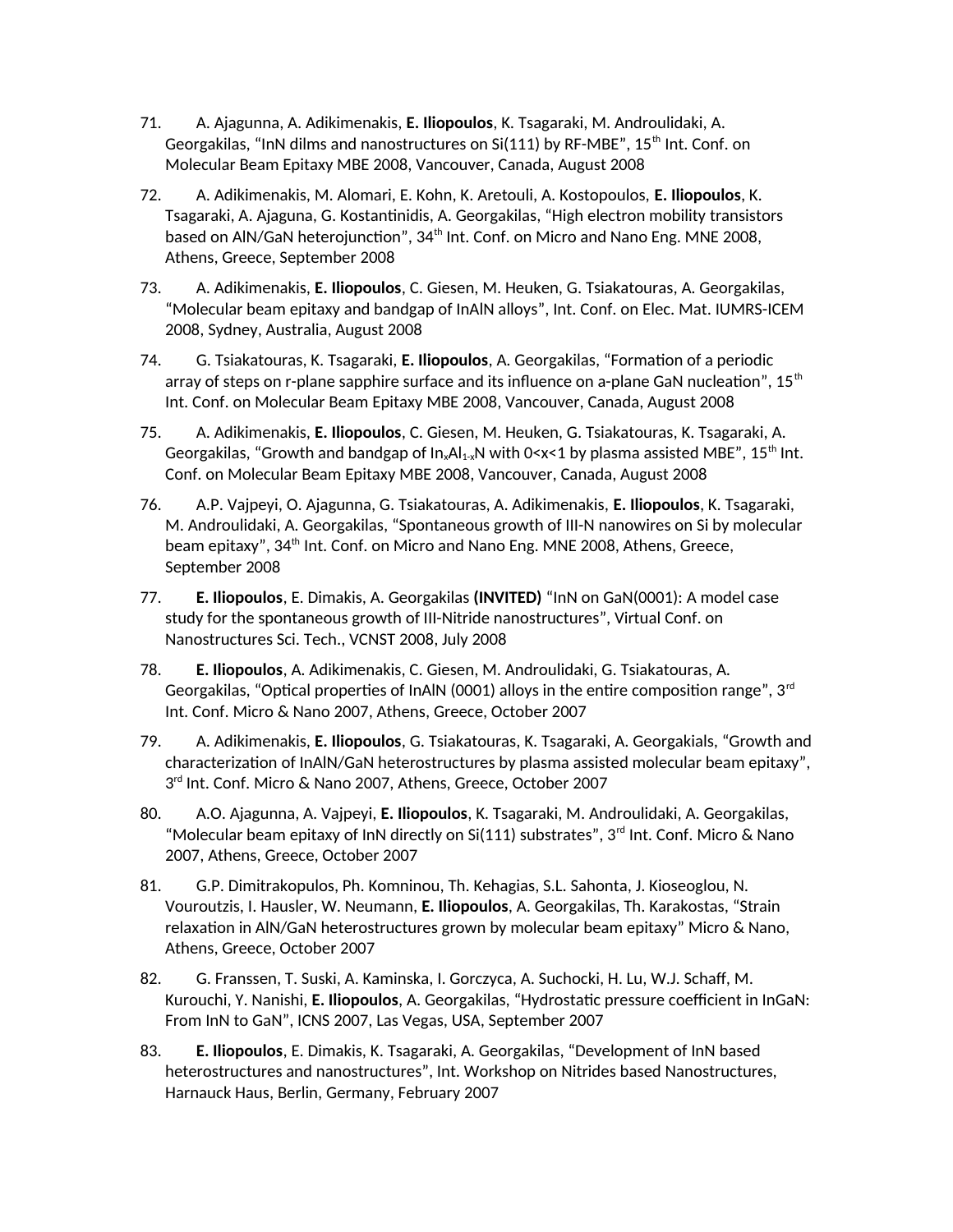- 84. E. Dimakis, **E. Iliopoulos**, A. Delimitis, Ph. Komninou, A. Georgakilas, "The effect of crystal defects on electron concentration and mobility in InN", Int. Workshop on Nitrides based Nanostructures, Harnauck Haus, Berlin, Germany, February 2007
- 85. E. Dimakis, **E. Iliopoulos**, J. Domagala, K. Tsagaraki, A. Georgakilas, "Analysis of biaxial strain in InN(0001) epilayers grown by molecular beam epitaxy", Int. Workshop on Nitrides based Nanostructures, Harnauck Haus, Berlin, Germany, February 2007
- 86. A. Adikimenakis, **E. Iliopoulos**, M. Zervos, T. McMullen, G. Konstantinidis, A. Georgakilas, "Properties of Si-doped GaN and AlGaN/GaN heterostructures grown by RF-MBE on high resistivity Fe-doped GaN", Int. Workshop on Nitrides based Nanostructures, Harnauck Haus, Berlin, Germany, February 2007
- 87. A. Adikimenakis, **E. Iliopoulos**, K. Tsagaraki, G. Tsiakatouras, A. Georgakilas, "Growth and properties of InAlN/GaN and InAlN/AlN heterostructures grown by RF-MBE", Int. Workshop on Nitrides based Nanostructures, Harnauck Haus, Berlin, Germany, February 2007
- 88. **E. Iliopoulos**, E. Dimakis, K. Tsagaraki, M. Androulidaki, N. Pelekanos, A. Georgakilas **(INVITED)**, "InN and In-rich InGaN alloys: Recent developments in growth and physical understanding", European Woskshop on III-Nitride Semiconductors, Hersonissos-Crete, Greece, September 2006
- 89. **E. Iliopoulos**, E. Dimakis, J. Domagala, K. Tsagaraki, A. Georgakilas, "Effect of the growth mode and substrate properties on the biaxial strain in InN(0001) epilayers", EMC 2006, TMS, Pennsylvania State Unversity, USA, July 2006
- 90. E. Dimakis, **E. Iliopoulos**, A. Georgakilas, "Physical processes during growth of InN on GaN(0001) by plasma assisted molecular beam epitaxy", EMC 2006, TMS, Pennsylvania State Unversity, USA, July 2006
- 91. **E. Iliopoulos**, M. Zervos, A. Adikimenakis, K. Tsagaraki, A. Georgakilas, "Properties of Sidoped GaN and AlGaN/GaN heterostructures grown by RF-MBE on high resistivity Fe-doped GaN", E-MRS 2006, Nice, France, June 2006
- 92. **E. Iliopoulos,** A. Adikimenakis, G. Tsiakatouras, G. Dimitrakopoulos, G. Nouet, Ph. Komninou, A. Georgakilas, "Strain relaxation and electrical poperties of AlN/GaN heterostructures grown by plasma assisted molecular beam epitaxy", E-MRS 2006, Nice, France, June 2006
- 93. Y. Alifragis, A. Georgakilas, G. Kostantinidis, **E. Iliopoulos**, T. McMullen, M. Zervos, N. Chaniotakis, "Effects of scaling the physical parameters of AlGaN/GaN high electron mobility transistor pH sensors on their performance", E-MRS 2006, Nice, France, June 2006
- 94. E. Dimakis, J. Domagala, A. Delimitis, Ph. Komninou, A. Adikimenakis, **E. Iliopoulos**, A. Georgakilas, "Physical properties of 10 μm thick InN grown on sapphire", E-MRS 2006, Nice, France, June 2006
- 95. V. Kambilafka, P. Voulgaropoulou, S. Dounis, **E. Iliopoulos**, M. Androulidaki, M. Ruzonsky, V. Saly, E. Aperanthitis, "Annealing of n-type ZnN films prepared by RF-sputtering from ZnN target and oxidation in p-type ZnO films", E-MRS 2006, Nice, France, June 2006
- 96. **E. Iliopoulos**, A. Adikimenakis, E. Dimakis, T. McMullen, K. Tsagaraki, M. Androulidaki, G. Konstantinidis, A. Georgakilas, "Properties of GaN and AlGaN/GaN heterostructures grown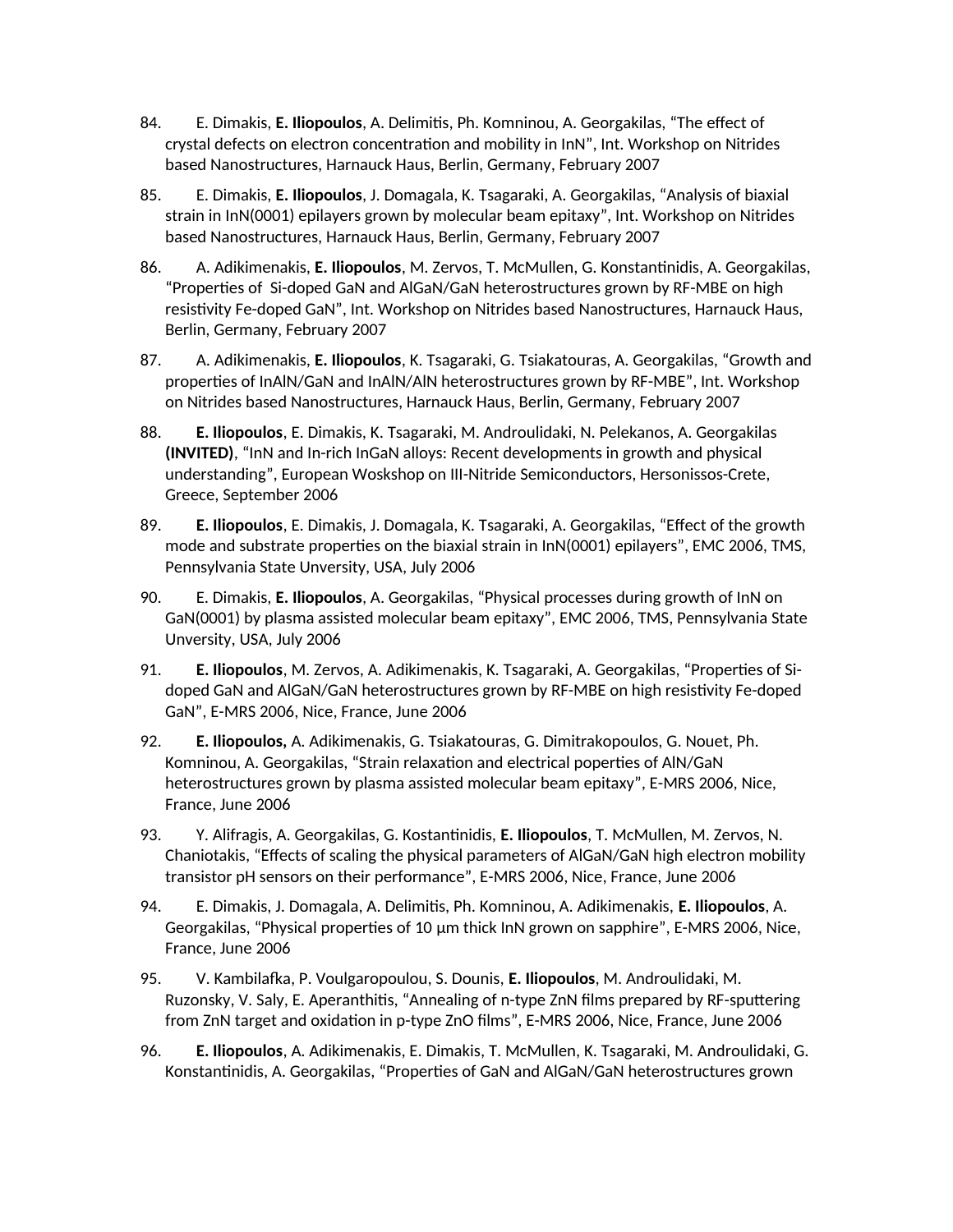by plasma assited molecular beam epitaxy", HETECH 2005 Workshop, Smolenice, Slovakia, October 2005

- 97. Y. Alifragis, **E. Iliopoulos**, M. Zervos, A. Adikimenakis, M. Sfendourakis, N. Chaniotakis, G. Konstantinidis, A. Georgakilas, "Design and fabrication of AlGaN/GaN high electron mobility transistor sensors for analysis of aqueous nano- and pico- droplets", HETECH 2005 Workshop, Smolenice, Slovakia, October 2005
- 98. **E. Iliopoulos**, E. Dimakis, K. Tsagaraki, A. Georgakilas, "Biaxial strain and Poisson ratio in InN films grown heteroepitaxially on GaN (0001) by plasma assisted molecular beam epitaxy", E-MRS Fall Meeting 2005, Warsaw, Poland, September 2005
- 99. E. Dimakis, **E. Iliopoulos**, K. Tsagaraki, P. Gladkov, Ph. Komninou, A. Delimitis, Th. Kehagias, A. Georgakilas, "Properties of MBE-grown InN (0001) films", E-MRS Fall Meeting 2005, Warsaw, Poland, September 2005
- 100. **E. Iliopoulos**, A. Georgakilas, E. Dimakis, A. Adikimenakis, K. Tsagaraki, M. Androulidaki, N.T. Pelekanos, "InGaN and InAlN alloys grown in the entire composition range by plasma assited molecular beam epitaxy", E-MRS Fall Meeting 2005, Warsaw, Poland, September 2005
- 101. E. Dimakis, **E. Iliopoulos**, A. Georgakilas, "Heteroepitaxial growth of In-face InN on GaN (0001) by plasma assisted molecular beam epitaxy",  $13<sup>th</sup>$  European MBE Workshop, Griendelwald, Switzerland, March 2005
- 102. Th. Kehagias, **E. Iliopoulos**, A. Delimitis, E. Dimakis, A. Georgakilas, G. Nouet, Ph. Komninou, "Misfit accommodation of MBE grown InN on GaN", International Workshop on Nitrides 2004, Pittsburgh, Pennsylvania, July 2004
- 103. **E. Iliopoulos** and T.D. Moustakas **(INVITED)**, "MBE of III-Nitride alloys", National Synchrotron Light Source Workshop "*In-situ* studies of material processing", Brookhaven, New York, May 2002
- 104. **E. Iliopoulos**, D. Doppalapudi, K.F. Ludwig, T.D. Moustakas **(INVITED)**, "Phase separation and atomic ordering in InGaN and AlGaN alloys grown by MBE", 7<sup>th</sup> Wide bandgap III-Nitrides Workshop, Richmond, Virginia, March 2002
- 105. **E. Iliopoulos**, K.F. Ludwig, T.D. Moustakas, "Epitaxial growth kinetics of AlGaN films by molecular beam epitaxy and their effects on composition, optical properties and chemical ordering", *MRS Fall 2001*, Boston, Massachusetts, December 2001
- 106. **E. Iliopoulos**, S. Iyer, J. Cabalu, T.D. Moustakas, "Epitaxial growth kinetics of AlGaN films by plasma assisted molecular beam epitaxy", *North America MBE-2001*, Providence, Rhode Island, October 2001
- 107. **E. Iliopoulos**, K.F. Ludwig, T.D. Moustakas, J. Cai, F.A. Ponce, "Effect of crystal polarity and kinetics conditions of growth on ordering and optical properties of AlGaN alloys", *ICNS-4*, Denver, Colorado, July 2001
- 108. **E. Iliopoulos**, D. Doppalapudi, K.F. Ludwig, T.D. Moustakas, P. Komninou, T. Karakostas, G. Nouet, S.N.G. Chu. **(INVITED)** "Ordering in nitride alloys", *Lawrence Symposium on Critical Issues in Epitaxy*, Scotsdale, Arizona, January 2001